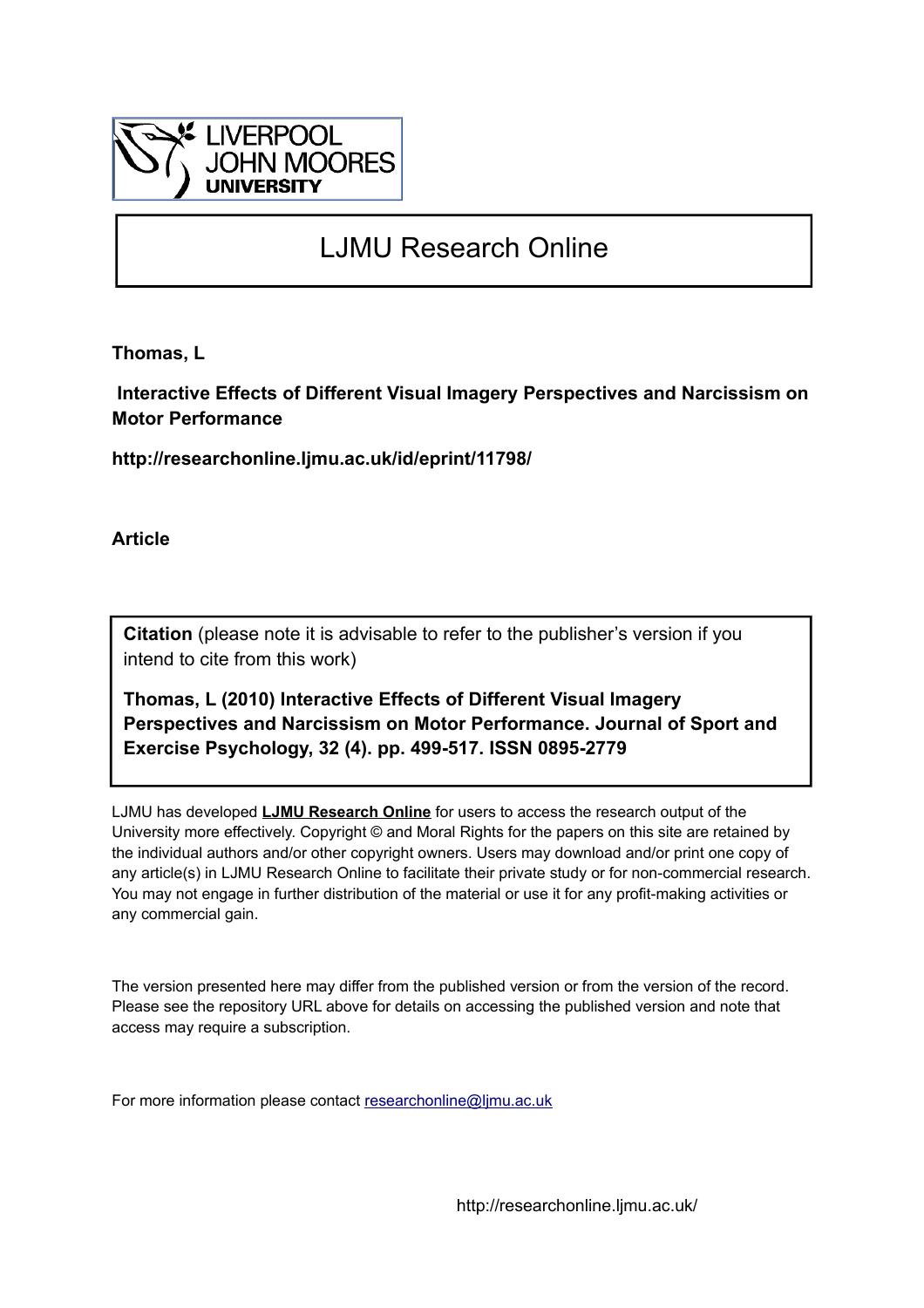## Interactive Effects of Different Visual Imagery Perspectives and Narcissism on Motor Performance

Abstract

 Two studies examined the interactive effects of different visual imagery perspectives and narcissism on motor performance. In both studies participants completed the Narcissistic Personality Inventory (NPI-40: Raskin & Hall, 1979) and were assigned to either an internal visual imagery or external visual imagery group. Participants then performed a motor task (dart throwing in Study 1 and golf putting in Study 2) under conditions of practice, low self- enhancement, and high self-enhancement. Following completion of the respective tasks, participants were categorized into high and low narcissistic groups based on their NPI-40 scores. In both studies, high narcissists using external visual imagery significantly improved performance from the low to the high self-enhancement condition, whereas high narcissists using internal visual imagery did not. Low narcissists remained relatively constant in performance across self-enhancement conditions, regardless of perspective. The results highlight the importance of considering personality characteristics when examining the effects of visual imagery perspectives on performance.

*Keywords:* narcissist, internal visual imagery, external visual imagery, selfenhancement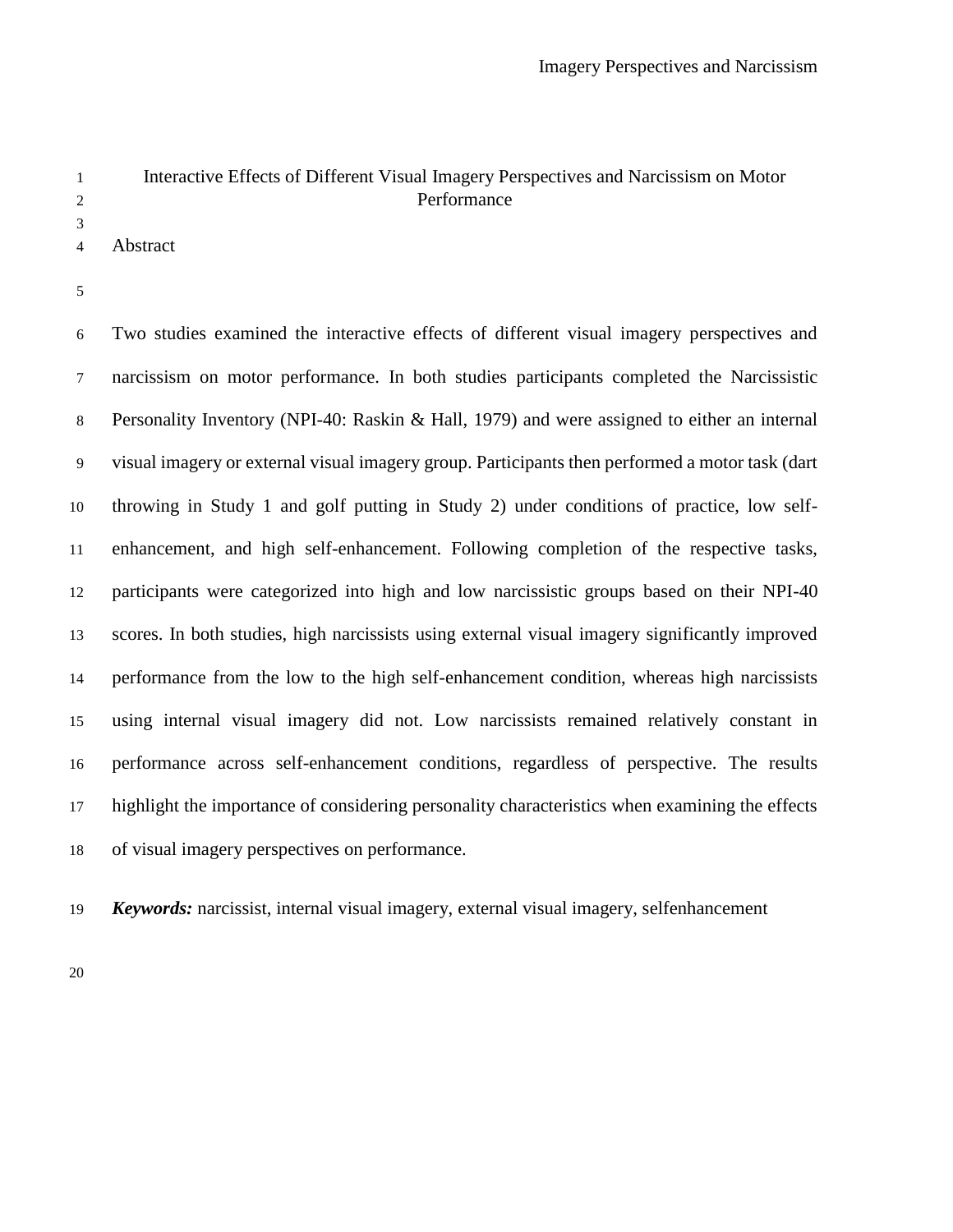| $\mathbf{1}$             | Interactive Effects of Different Visual Imagery Perspectives and Narcissism on         |
|--------------------------|----------------------------------------------------------------------------------------|
| $\overline{2}$           | Motor Performance                                                                      |
| 3                        |                                                                                        |
| $\overline{\mathcal{A}}$ | Within the imagery research literature two visual imagery perspectives have been       |
| 5                        | examined: internal visual imagery and external visual imagery. Internal visual         |
| $\sqrt{6}$               | imagery (IVI) is described as the view that performers would get if they imagined      |
| $\boldsymbol{7}$         | looking out through their own eyes, and external visual imagery (EVI) is described     |
| $\,8\,$                  | as the view performers would get if they imagined watching themselves performing       |
| 9                        | a task from a third person perspective, such as on television (e.g., Nordin $\&$       |
| 10                       | Cumming, 2005; Roberts, Callow, Hardy, Markland, & Bringer, 2008).                     |
| 11                       | The effects of these visual imagery perspectives on performance have been              |
| 12                       | investigated in line with the theoretical rationale that imagery exerts a beneficial   |
| 13                       | effect on performance only to the extent that the images created provide more          |
| 14                       | information to a performer than would otherwise be available (see Hardy, 1997;         |
| 15                       | Holmes $& Collins, 2001$ . In line with this rationale, research has demonstrated that |
| 16                       | the relative effectiveness of both IVI and EVI is moderated by task characteristics.   |
| 17                       | To expand, EVI is more beneficial to performance than IVI in tasks where form of       |
| 18                       | body movement is important, such as gymnastics (Hardy $\&$ Callow, 1999). The          |
| 19                       | superior performance of EVI in these types of task has been attributed to EVI          |
| $20\,$                   | allowing a performer to see the desired shape associated with the correct movement,    |
| 21                       | thereby providing them with more information (cf. Hardy, 1997; Holmes & Collins,       |
| 22                       | 2001). Conversely, for slalom-based tasks that require a performer to follow a "line"  |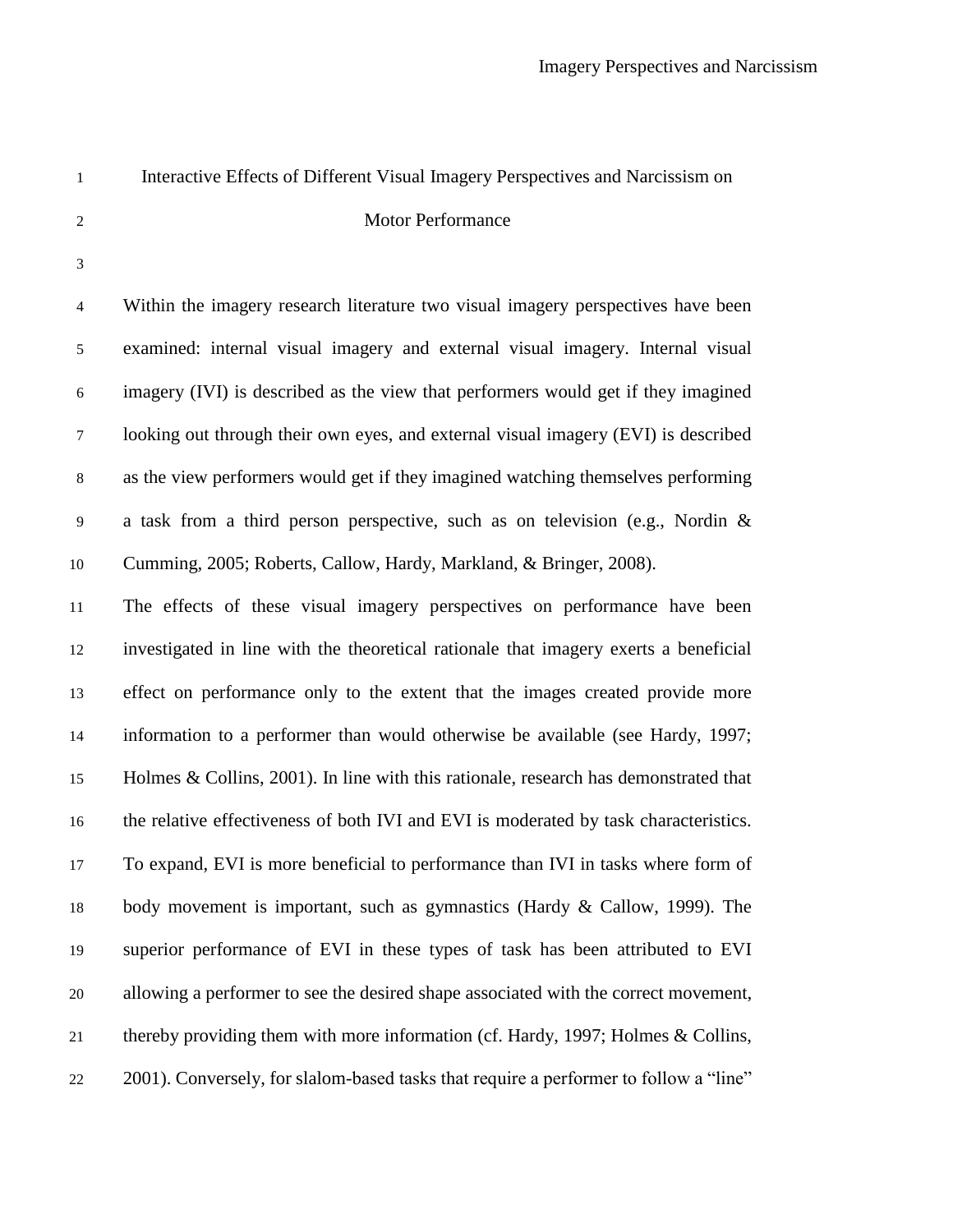| $\mathbf 1$    | around a set course (such as canoe or ski slalom), where accuracy is important, IVI     |
|----------------|-----------------------------------------------------------------------------------------|
| $\sqrt{2}$     | is more beneficial for performance than EVI (White $&$ Hardy, 1995). This is because    |
| $\mathfrak{Z}$ | IVI allows a performer to rehearse the precise spatial and temporal locations at which  |
| $\overline{4}$ | key movements need to be initiated with reference to the performer's actual location    |
| 5              | on the line (White & Hardy, 1995).[AUQ1] In accord with this rationale, one might       |
| $\sqrt{6}$     | expect other motor tasks such as dart throwing and golf putting not to favor one        |
| $\tau$         | particular perspective. For example, in these sorts of tasks, EVI may provide           |
| $8\,$          | information relating to the form required to successfully perform the movement and      |
| $\mathbf{9}$   | IVI may provide useful information about the line of the throw or putt, and the         |
| 10             | distance to the target from the point of view of the thrower.                           |
| 11             | While the aforementioned literature indicates that task characteristics are an          |
| 12             | important moderator of the visual imagery perspective-performance relationship, it      |
| 13             | is possible that other more basic individual differences (i.e., personality) may also   |
| 14             | play a moderating role. Indeed, personality characteristics are considered as           |
| 15             | fundamental attributes for psychological preparation, and have been proposed to         |
| 16             | interact with psychological skills in order for peak performance to be achieved         |
| 17             | (Hardy, Jones, & Gould, 1996). Therefore, personality may influence the                 |
| 18             | effectiveness of psychological skills used by athletes (cf. Hardy, Roberts, Thomas,     |
| 19             | & Murphy, 2010). Although literature in this area is sparse, Woodman, Zourbanos,        |
| $20\,$         | Hardy, Beattie, and McQuillan (in press[AUQ2]) demonstrated in two studies that         |
| 21             | the personality trait of extraversion moderated the effects of goal setting on          |
| 22             | distractibility in training. Specifically, extraverts (talkative and active individuals |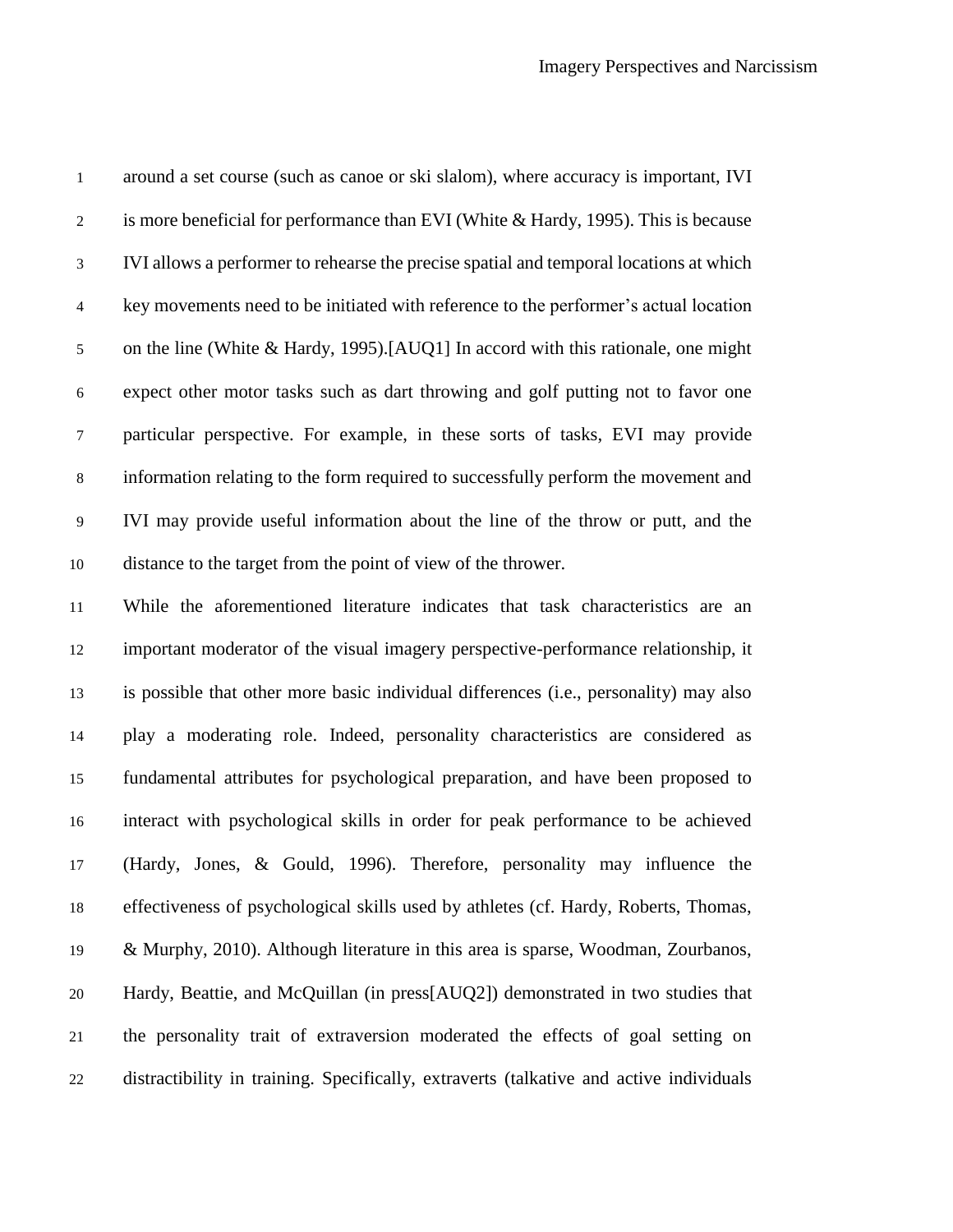who are prone to distraction; Costa & McCrae, 1992; Pervin & John, 2001) benefited more from the use of goal setting than did introverts. Although the results from Woodman et al. provide initial support for Hardy et al.'s (1996, 2010) proposals, further research is required to examine how personality may interact with other commonly used psychological skills, such as imagery. One particular personality variable that should influence the effectiveness of imagery is narcissism. In clinical settings, narcissism is defined as "a pervasive pattern of grandiosity, need for admiration, and a lack of empathy" (*Diagnostic and Statistical Manual of Mental Disorders,* 4th ed. text revision [DSM-IV TR]; American Psychiatric Association, 2000 p. 714). In line with this definition, research in normal 11 (i.e., subclinical) settings has revealed that narcissism<sup>1</sup> is associated with a grandiose self-view and feelings of entitlement (e.g., Brown, Budzek, & Tamborski, 2009). Narcissists think highly of their own abilities (Gabriel, Critelli, & Ee, 1994; John & Robins, 1994) and report high levels of confidence (Campbell, Goodie, & Foster, 2004). They also enjoy focusing attention on themselves and displaying their (perceived) talents to others (Morf & Rhodewalt, 2001). Further, narcissists take pleasure in looking at themselves from the point of view of others (Robins & John, 1997), and one of the underlying components of narcissism is an admiration of the self from an external point of view (i.e., vanity; Raskin & Terry, 1988). Despite narcissists' beliefs that they are exceptional performers, literature examining the effects of narcissism on performance has revealed that narcissists generally do not perform any better on tasks than low narcissists (e.g., Gabriel et al., 1994; John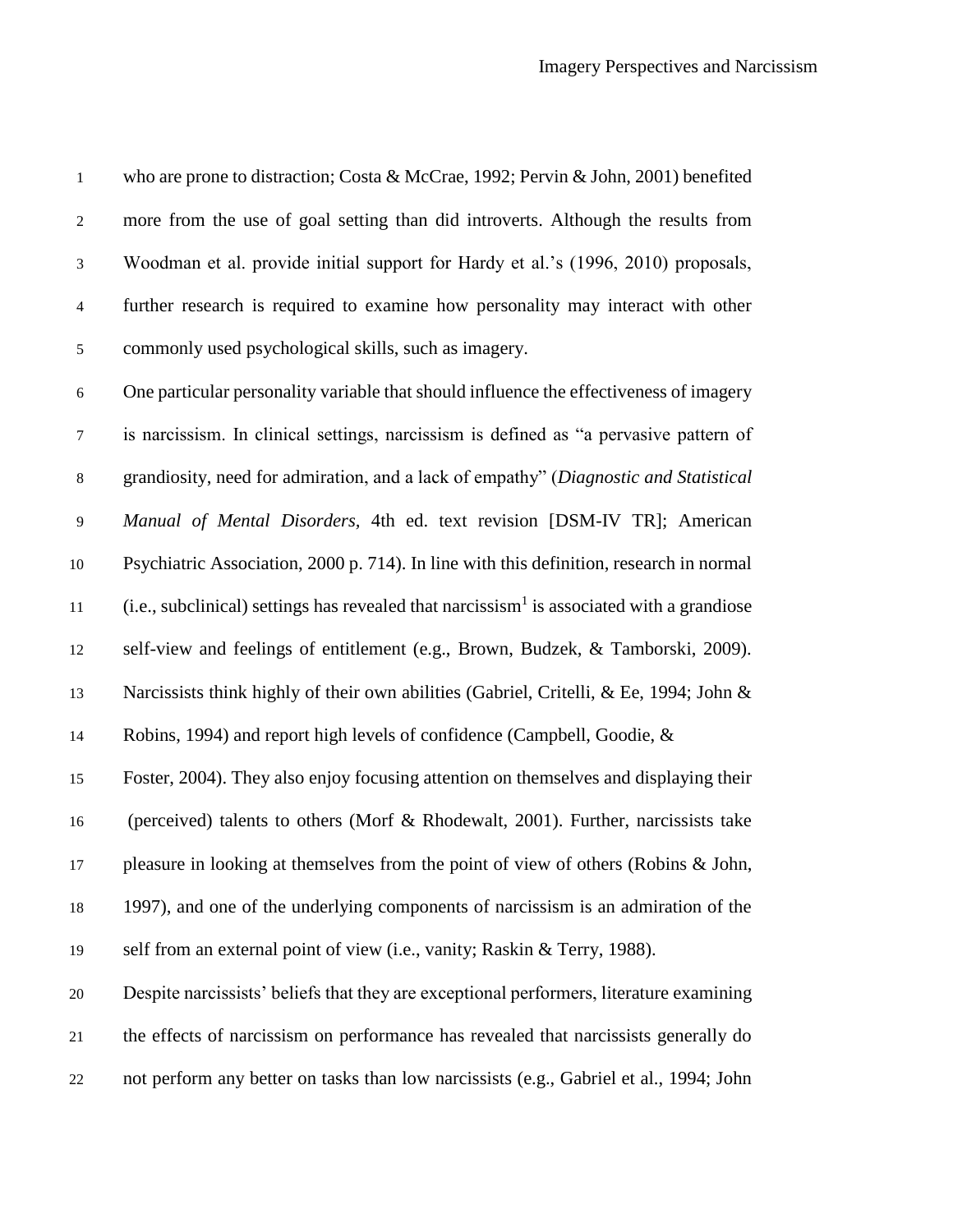& Robins, 1994). However, Wallace and Baumeister (2002) suggest that the performance of narcissists will be moderated by the degree of self-enhancement opportunity afforded by the task. More specifically, narcissists should perform better in tasks that offer a high degree of self-enhancement opportunity (e.g., performing difficult tasks, performing under pressure, or performing in front of an audience), than tasks that do not offer a self-enhancement opportunity. This is because these situations offer an opportunity for narcissists to display their perceived superiority and to gain admiration. In a series of four experiments, each using different selfenhancement situations and criterion tasks (for example, performing a motor task under varying degrees of pressure), Wallace and Baumeister (2002) consistently demonstrated that narcissists performed better when self-enhancement opportunity was high rather than low. To the best of our knowledge, research has yet to consider the role of narcissism

 within a sporting environment. This is surprising, as the competitive arena within which sport takes place provides clear opportunities for glory, and thus provides an ideal forum for examining the effects of the narcissistic personality on performance. Thus, research exploring the impact of narcissism within a sport setting would appear to be particularly worthwhile.

 In the present context, given that narcissists perform better when the opportunity for self-enhancement is high as opposed to low, one might expect that as long as self- enhancement opportunity is manipulated, the use of either IVI or EVI may lead to performance improvements for narcissists. However, we suggest that narcissists will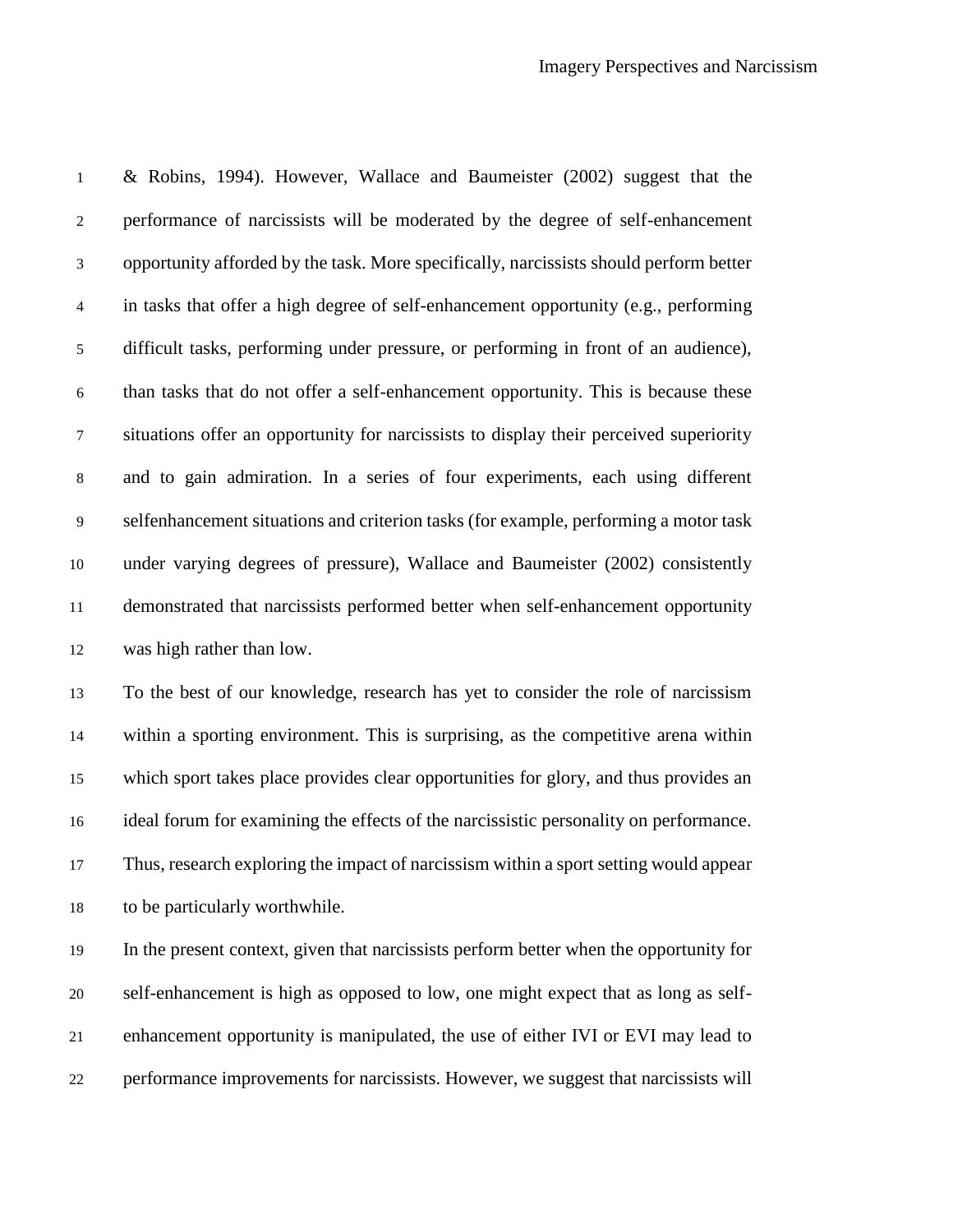only perform better in high self-enhancement conditions when EVI is used. This is because when narcissists look at themselves performing a task from an external point of view, such as in a mirror or on video, their self-enhancement motive is activated (Robins & John, 1997). Thus, the use of EVI may provide a similar opportunity. That is, when using an external perspective, narcissists could see *themselves* performing a task successfully. With this in mind, it seems reasonable to suggest that when self- enhancement opportunity is high, narcissists using EVI will perform better than when self-enhancement opportunity is low because their selfenhancement motives are activated through the use of EVI. In contrast, the use of IVI would not allow narcissists to see *themselves* performing. As a result, it is unlikely that self- enhancement motives would be activated through the use of IVI. Thus, performance would be no better when self-enhancement is high than when it is low. Low narcissists are less affected by self-enhancement (cf. Morf & Rhodewalt, 2001; Wallace & Baumeister, 2002), so one might expect that the performance of low narcissists would remain relatively consistent under conditions of low and high self-enhancement opportunity.

 Consequently, the aim of the present research was to explore the role of narcissism in the imagery perspective-performance relationship. Two studies examined whether narcissism would moderate the effects of different visual imagery perspectives on performance, under conditions of low and high self-enhancement opportunity. In both studies we hypothesized interactions between imagery perspectives and narcissism. More specifically, we hypothesized that use of EVI would result in an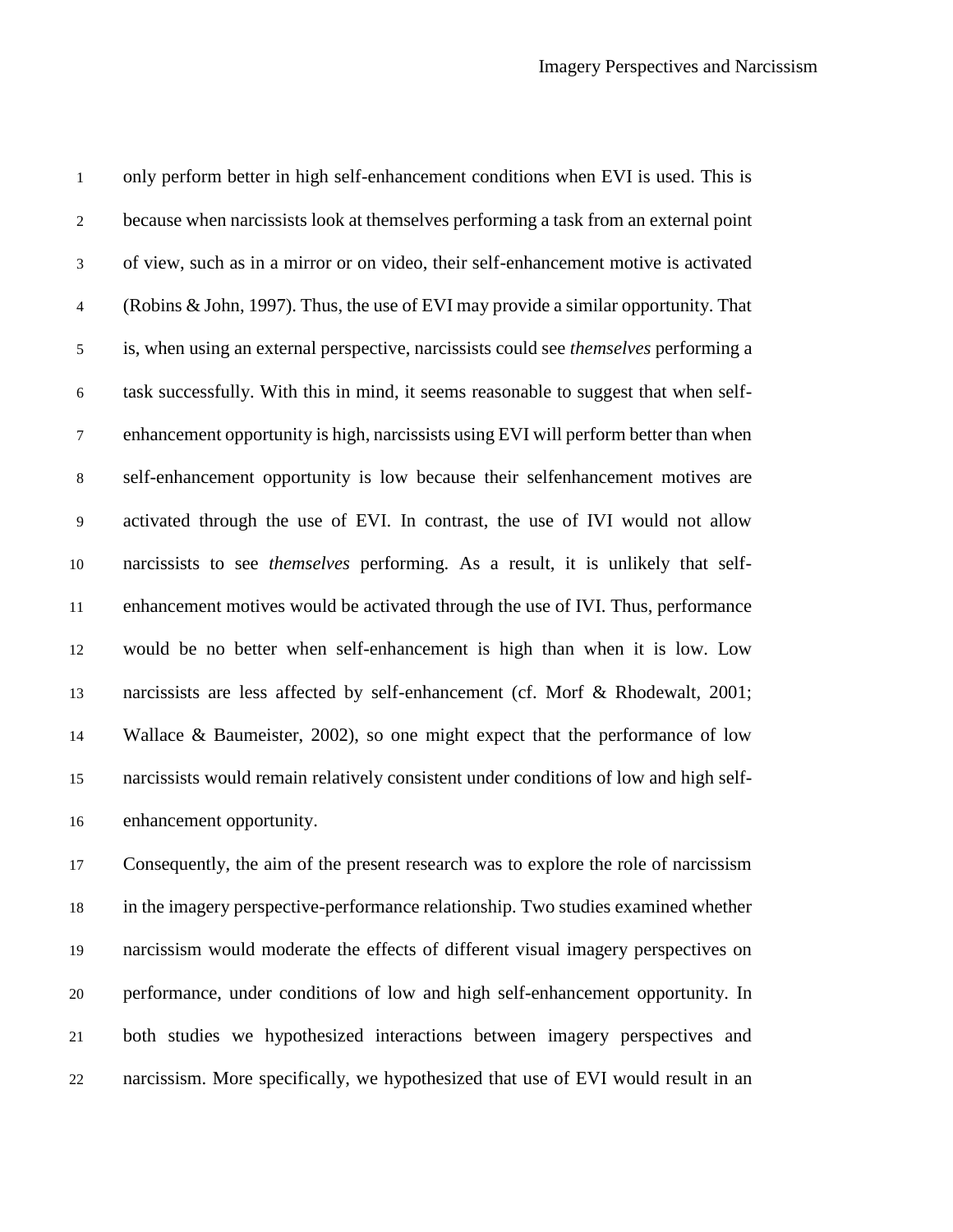| $\,1\,$        | improvement in performance across the two self-enhancement conditions for high                    |
|----------------|---------------------------------------------------------------------------------------------------|
| $\overline{2}$ | narcissists, whereas the use of IVI would not. For low narcissists, we hypothesized               |
| 3              | that performance would remain relatively constant across conditions.                              |
| $\overline{4}$ |                                                                                                   |
| 5              | Study 1: Methods                                                                                  |
| $\sqrt{6}$     | Participants                                                                                      |
| $\tau$         | An opportunistic sample of fifty-four kinesiology students from a British University              |
| $\,8\,$        | ( <i>M</i> age = 20.09 years, $SD = 1.83$ ; $n = 24$ males, $n = 30$ females) volunteered to take |
| $\overline{9}$ | part in the study. All participants were novices, defined as never having played darts            |
| 10             | competitively, and not having played socially in the previous 12 months. Institutional            |
| 11             | ethics approval was obtained, and all participants provided written consent before                |
| 12             | participating.                                                                                    |
| 13             | <b>Task and Apparatus</b>                                                                         |
| 14             | Participants took part in a dart throwing task. Dart throwing was chosen, as in accord            |
| 15             | with the task characteristics information presented in the introduction, dart throwing            |
| 16             | did not appear to favor one particular perspective. That is, IVI could provide useful             |
| 17             | information about the line of the throw and the distance to the dart board from the               |
| 18             | point of view of the thrower, and EVI could provide information relating to the form              |
| 19             | required to successfully throw the dart. Participants were required to throw darts from           |
| $20\,$         | a distance of 6 feet (from the oche, or "toe line") to a board that was placed 5 feet 8           |
| 21             | inches from the ground (cf. Nordin & Cumming, 2005).                                              |
| 22             | Design                                                                                            |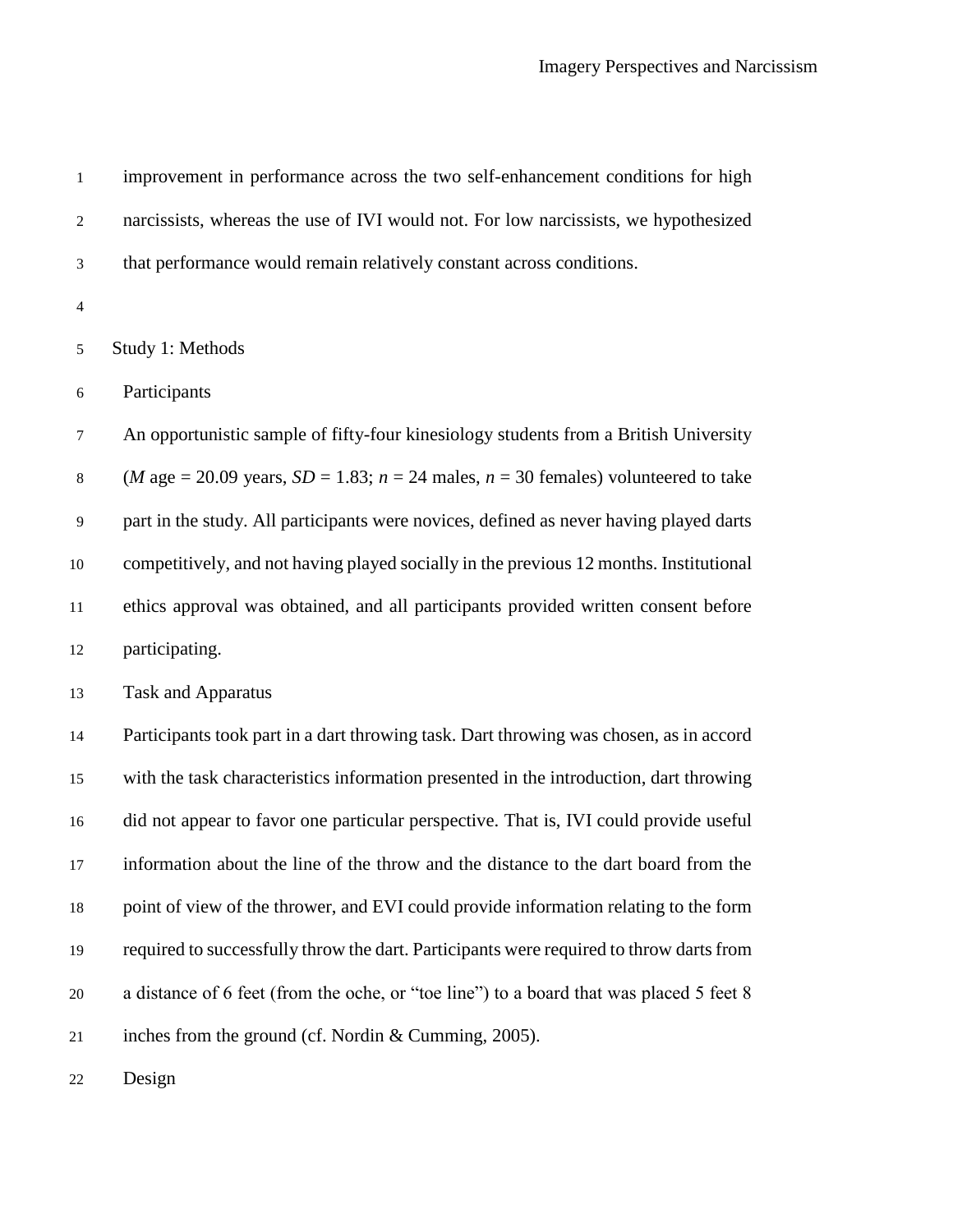A mixed model design was employed. Specifically, participants were randomly allocated to one of two treatment groups: an IVI group or an EVI group. Participants completed the experimental task under three conditions: practice, low selfenhancement opportunity, and high self-enhancement opportunity.

Experimental Conditions

Practice.

 This condition consisted of 30 trials, which were not recorded. This number of trials was decided upon based on recommendations in the imagery literature (e.g., Nordin & Cumming, 2005). Participants received standardized instructions regarding the scoring system (see performance) and then completed 15 trials to gain practice at the task. The experimenter then administered an imagery script to participants that corresponded to their treatment group (i.e., participants in the IVI group received a 13 script written from an IVI perspective). The scripts<sup>2</sup> contained both stimulus and response propositions (cf. Cumming, Olphin, & Law, 2007). Participants read the 15 script to themselves twice while seated and then imaged performing the task. They then listened to the primary experimenter read the script (approximately 65 s) and imaged "dynamically" while in their throwing position. Participants were asked to image dynamically (i.e., image in their throwing position and holding the dart), as this has been shown to increase the vividness of imagery experiences, in comparison with imaging while staying still (cf. Callow, Roberts, & Fawkes, 2006; Holmes & Collins, 2001). Finally, participants were then asked to image dynamically before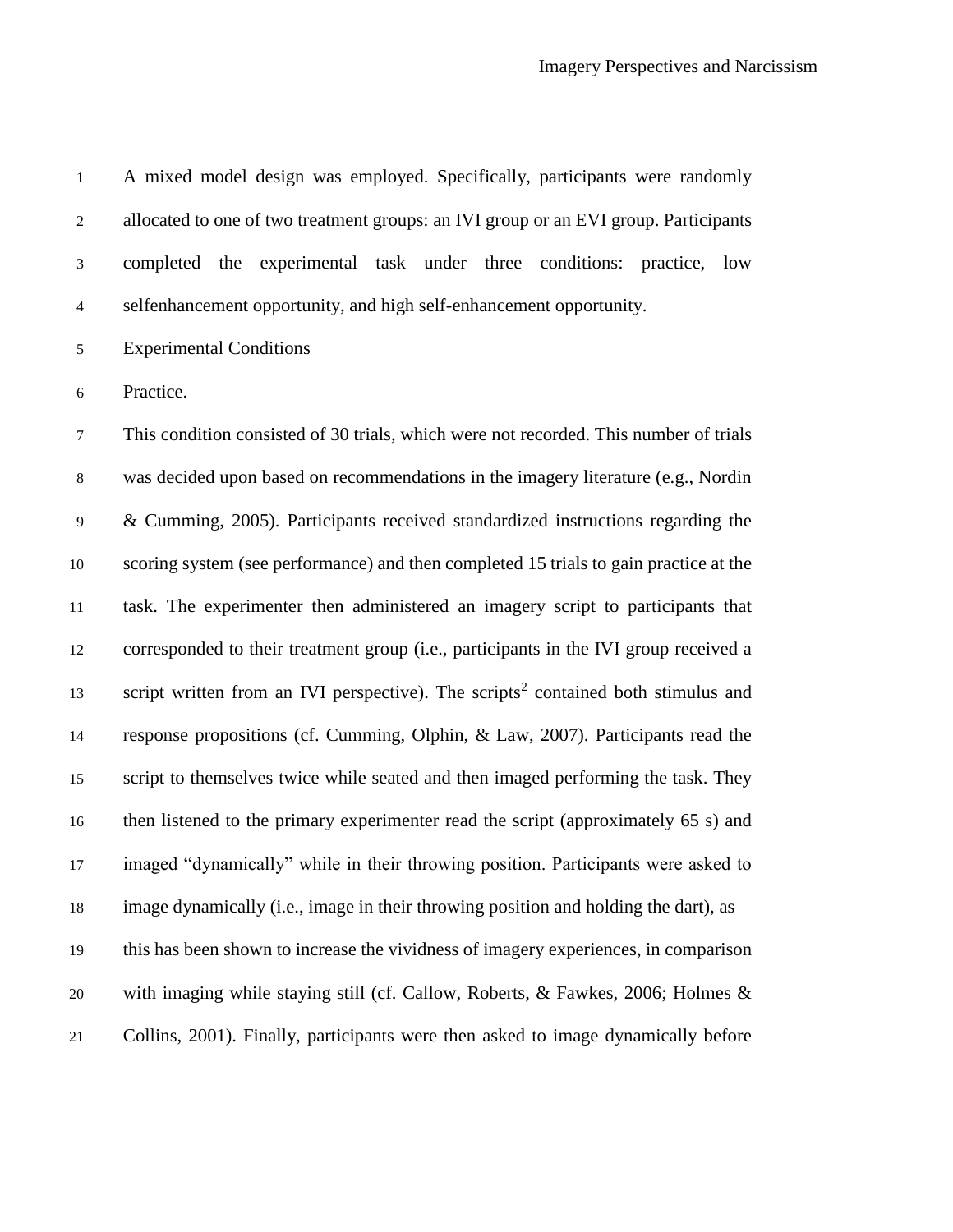each trial. No time restrictions were placed on participants when reading the script

- and imaging while seated, and when imaging dynamically before each trial.
- 

Low Self-Enhancement Condition.

 The low self-enhancement condition consisted of 24 trials which were recorded. This number of trials was again decided upon based recommendations in the imagery literature (cf. Nordin & Cumming, 2005). Before the first trial the experimenter administered the same imagery script from the practice condition. As in practice, participants read the script twice and then imaged while seated, and subsequently imaged dynamically as they listened to the experimenter read the script. Following this, participants then imaged (dynamically) from their particular perspective before each trial. Again, no time restrictions were placed on participants when reading the script and imaging when seated, or when imaging before each trial.

High Self-Enhancement Condition.

 This condition also consisted of 24 trials which were recorded. To create a condition that offered the opportunity for self-enhancement, participants received standardized instructions informing them that this condition was actually a competition. 19 Participants were informed that cash prizes of £30 (approx. US \$45), £20 (US \$30), and £10 (US \$15) were available to the three participants who obtained the greatest composite score (a combination of total performance across the low and high selfenhancement conditions and performance improvement from the low to high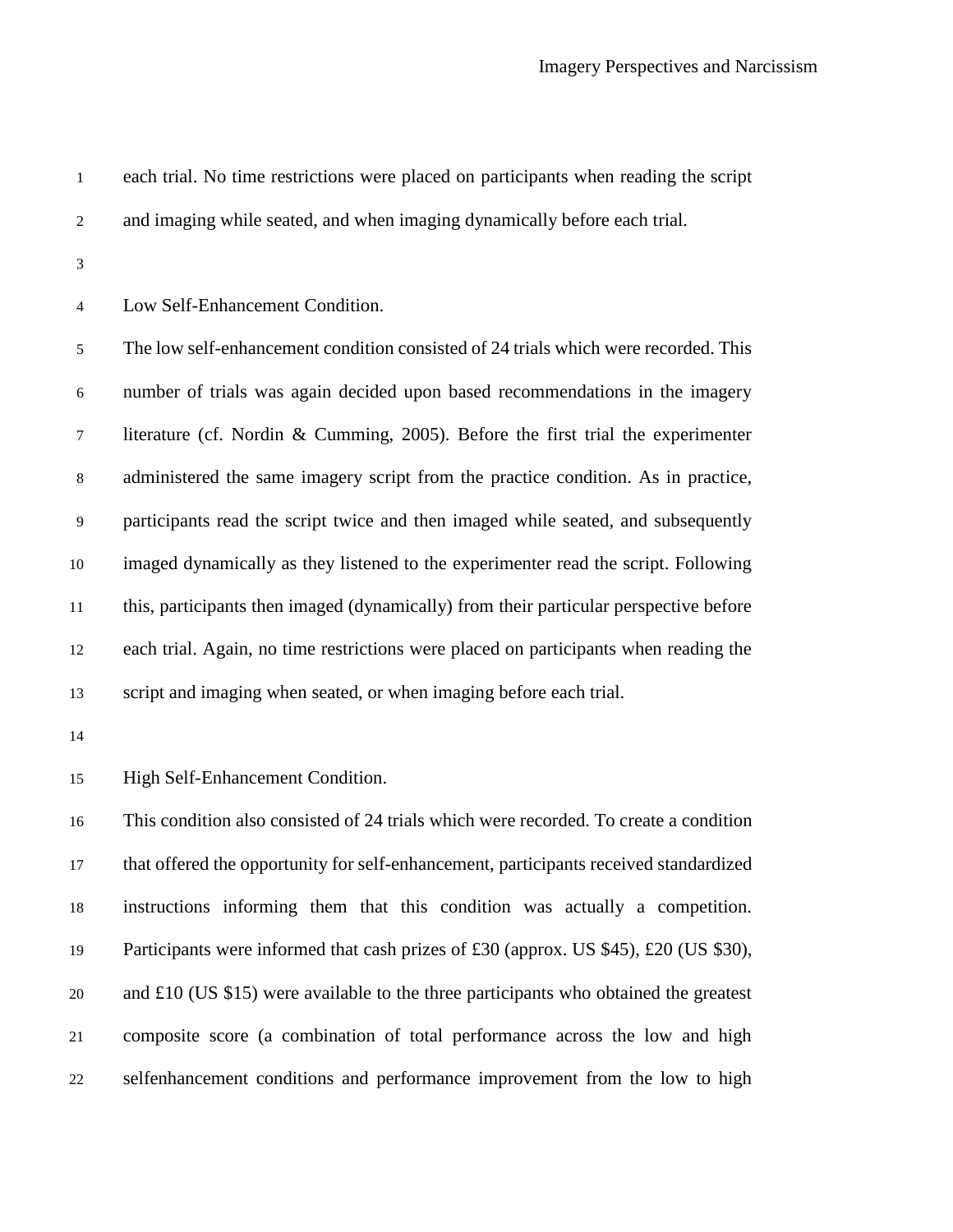| $\,1\,$          | selfenhancement condition). Furthermore, participants were informed that                 |
|------------------|------------------------------------------------------------------------------------------|
| $\overline{c}$   | congratulatory poster boards would be placed around campus highlighting the              |
| 3                | winning participants. Such manipulations of self-enhancement are consistent with         |
| $\overline{4}$   | previous narcissism-performance research (Wallace & Baumeister, 2002). Before the        |
| 5                | first trial, participants followed the same procedures for imaging the task as used in   |
| $\boldsymbol{6}$ | the low self-enhancement condition.                                                      |
| $\tau$           |                                                                                          |
| $8\,$            | Performance                                                                              |
| 9                | To provide parity with previous research, performance was assessed using the points      |
| 10               | system used by Wallace and Baumeister (2002). The dart board was split into seven        |
| 11               | concentric circles, with each circle representing a different score. The bull's-eye, the |
| 12               | most central circle, was worth one point, and as the circles moved further away from     |
| 13               | the center the value of each circle was increased by a point at a time, so that the      |
| 14               | furthest circle from the center of the board was worth seven points (darts that missed   |
| 15               | the board completely received a score of 8). Participants were instructed to aim for     |
| 16               | the center of the board.                                                                 |
| 17               | <b>Measures</b>                                                                          |
| 18               | Vividness of Movement Imagery Questionnaire–2 (VMIQ-2; Roberts et al., 2008).            |
| 19               | The VMIQ-2 is a revision of the original VMIQ (Isaac, Marks, & Russell, 1986) and        |
| 20               | comprises 12 items that assess the ability to image a variety of movements visually      |
| 21               | and kinesthetically. The visual aspect is further subdivided into EVI and IVI.           |

Participants are required to image each of the 12 items in three ways, using IVI, EVI,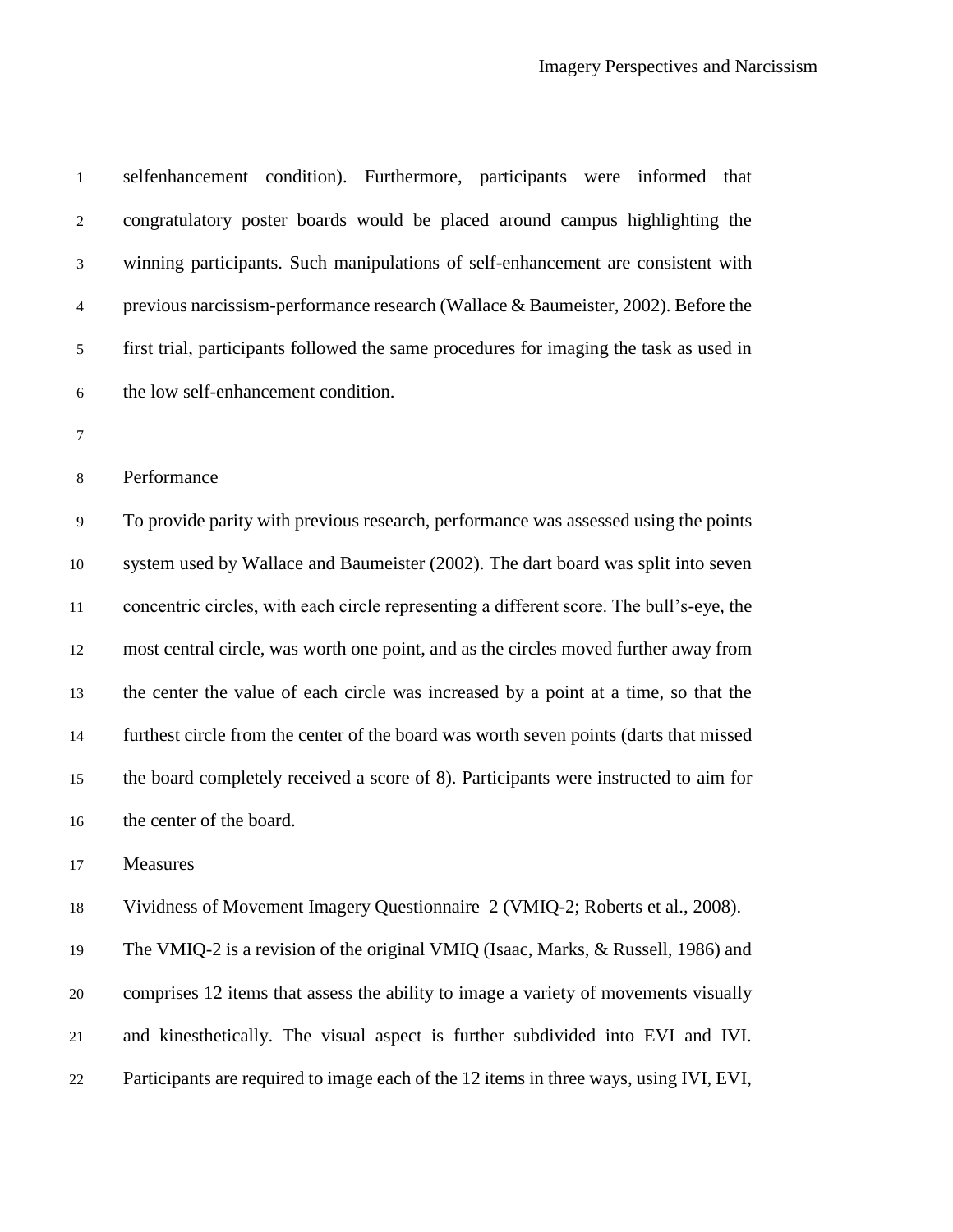| $\mathbf{1}$   | and kinesthetic imagery. The vividness of each item imaged is rated on a scale of 1      |
|----------------|------------------------------------------------------------------------------------------|
| $\overline{2}$ | (perfectly clear and vivid) to 5 (no image at all). The VMIQ-2 displays acceptable       |
| 3              | factorial, concurrent, and construct validity (Roberts et al., 2008). Cronbach's alphas  |
| $\overline{4}$ | for the current study were .92 (IVI), .94 (EVI), and .93 (kinesthetic imagery).          |
| 5              | Narcissistic Personality Inventory-40 (NPI-40; Raskin & Hall, 1979).                     |
| 6              | The NPI-40 is a 40 item forced choice inventory. Each item consists of two               |
| $\tau$         | statements, one narcissistic and one non-narcissistic. For each item, participants are   |
| 8              | asked to choose the statement that best represents their own feelings. The total         |
| 9              | number of narcissistic responses is summed to give a total score. An example item        |
| 10             | from the NPI-40 is as follows:                                                           |
| 11             | A. I have a natural talent for influencing people                                        |
| 12             | B. I am not good at influencing people                                                   |
| 13             |                                                                                          |
| 14             | Considerable evidence exists (e.g., see Raskin & Terry, 1988 for a review) supporting    |
| 15             | the internal consistency, factorial validity, and construct validity of the NPI.         |
| 16             | Cronbach's alpha for the current study was .82.                                          |
| 17             |                                                                                          |
| 18             | Postexperimental Questionnaire.                                                          |
| 19             | On completion of the low and high self-enhancement conditions, participants              |
| 20             | completed a postexperimental questionnaire. This questionnaire comprised five            |
| 21             | questions and assessed the following: the extent to which the particular imagery         |
| 22             | perspective was adhered to; the suitability of the imagery perspective for the task; the |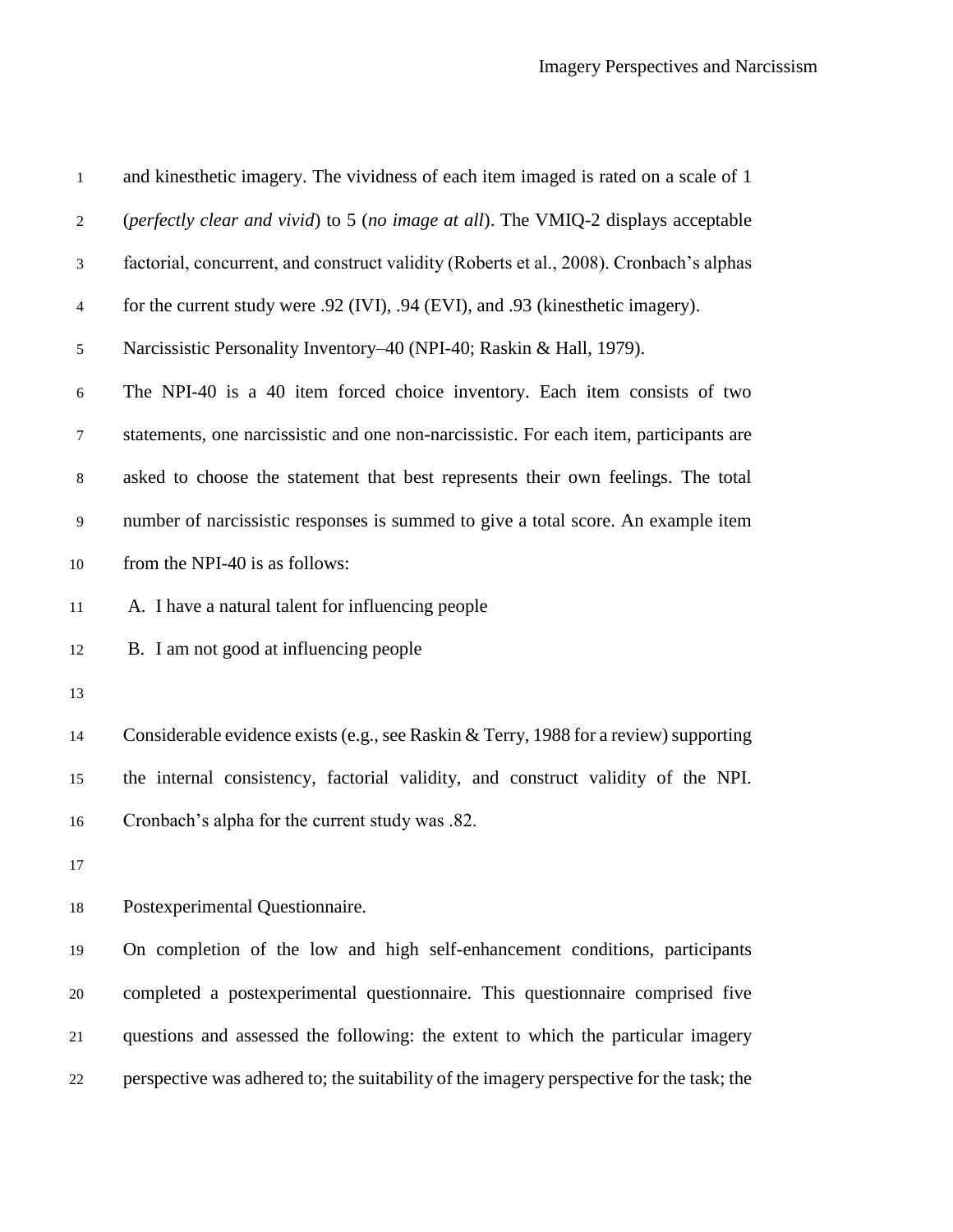| $\mathbf{1}$   | extent to which the imagery perspective aided their confidence to complete the task;     |
|----------------|------------------------------------------------------------------------------------------|
| $\mathbf{2}$   | and the extent to which participants switched between imagery perspectives. These        |
| 3              | questions were scored on a Likert-type scale from 1 (not at all) to 11 (greatly).        |
| $\overline{4}$ | Participants were also asked if they used any other strategies to aid their performance. |
| $\sqrt{5}$     | This question was left open ended with space for participants to write their responses.  |
| $\sqrt{6}$     |                                                                                          |
| $\tau$         | Procedure                                                                                |
| $\,8\,$        | Two weeks before the start of the experiment participants completed the consent          |
| 9              | form, the VMIQ-2, and the NPI-40. To ensure participants could image proficiently,       |
| $10\,$         | only participants who scored below 36 on each of the subscales of the VMIQ-2 were        |
| 11             | considered for the study. This score corresponds to participants' ability to produce     |
| 12             | images that are at least moderately clear and vivid. Similar cutoff criteria have been   |
| 13             | used in previous studies and have resulted in significant effects for imagery            |
| 14             | interventions (e.g., Hardy & Callow, 1999). Four participants did not meet these         |
| 15             | criteria; thus, 50 participants completed the three experimental conditions.             |
| 16             | Participants Were Tested Individually.                                                   |
| 17             | On arrival at the laboratory participants received standardized instructions informing   |
| 18             | them that the purpose of the study was to examine the effects of different imagery       |
| 19             | perspectives on dart throwing performance. Participants then completed the practice      |
| 20             | condition. On completion of the practice condition participants were given a             |

fiveminute break. Following the break participants entered the low self-enhancement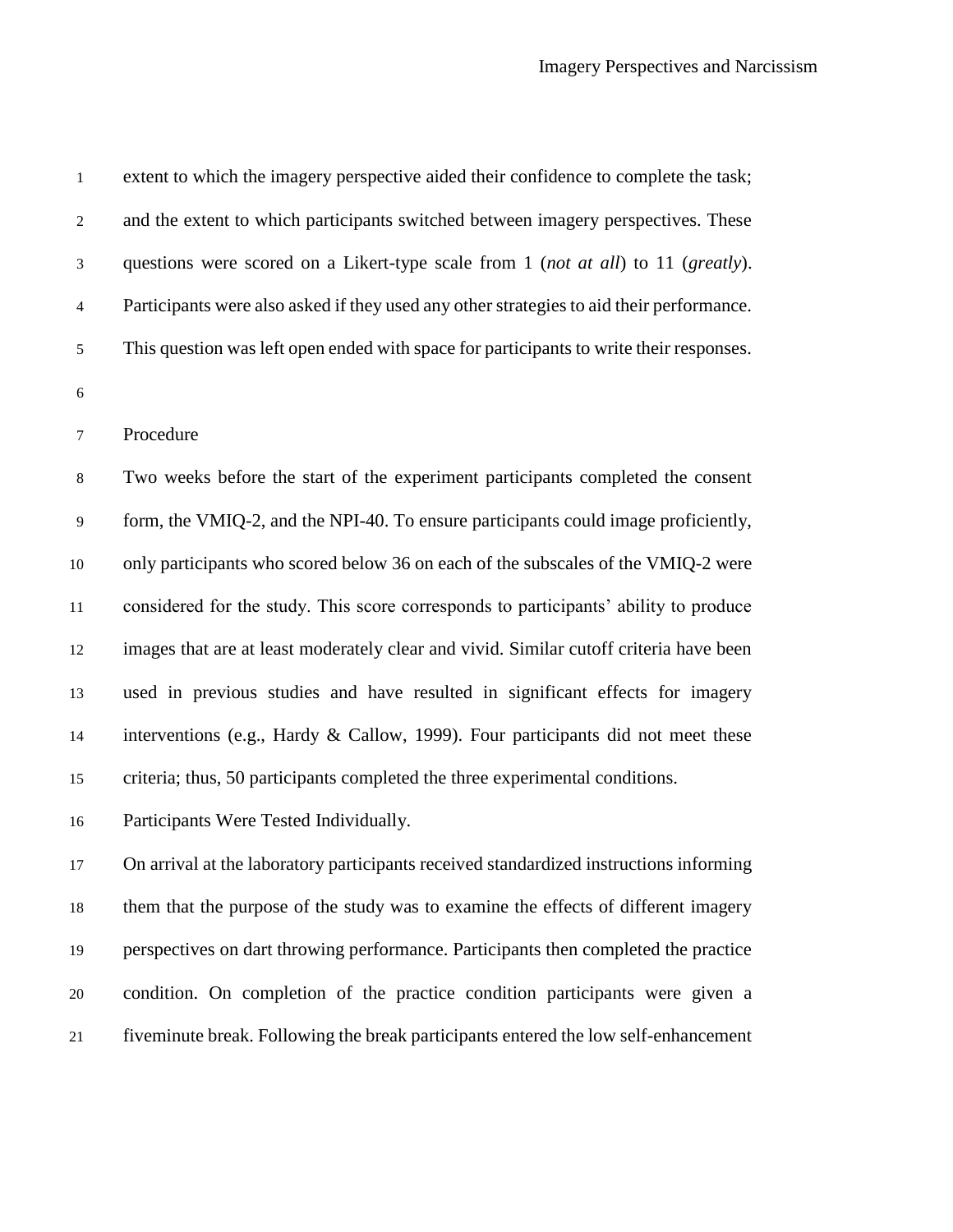| $\mathbf 1$    | condition. On completion of this condition participants completed the                        |
|----------------|----------------------------------------------------------------------------------------------|
| $\overline{c}$ | postexperimental questionnaire and were given a five-minute break. After this the            |
| 3              | high self-enhancement condition was performed. Participants were read the                    |
| $\overline{4}$ | standardized instructions and then performed the 24 trials in this condition. On             |
| 5              | completion of these trials participants completed the postexperimental questionnaire         |
| $\sqrt{6}$     | for a final time. They were then fully debriefed about the study and thanked for their       |
| $\tau$         | participation.                                                                               |
| $\,8\,$        |                                                                                              |
| $\mathbf{9}$   | Study 1: Results                                                                             |
| 10             | <b>Manipulation Check</b>                                                                    |
| $11\,$         | Inspection of the postexperimental questionnaire revealed that 15 of the 50                  |
| 12             | participants reported being unable to adhere to their treatment group, or reported           |
| 13             | switching excessively between imagery perspectives during the experimental                   |
| 14             | conditions. These data were excluded from further analysis, leaving a sample of 35           |
| 15             | participants. Participants were categorized into one of two groups based on NPI-40           |
| 16             | scores ( $M = 12.06$ , $SD = 6.06$ ). Those above the median were grouped as high in         |
| 17             | narcissism ( $n = 6$ IVI, $n = 8$ EVI, $M = 8.14$ , $SD = 2.59$ ) and those below the median |
| 18             | were grouped as low in narcissism ( $n = 11$ IVI, $n = 10$ EVI, $M = 17.93$ , $SD = 4.89$ ). |
| 19             | An independent samples $t$ test confirmed a significant difference in NPI scores             |
| 20             | between these two groups ( $p < .001$ ).                                                     |

Performance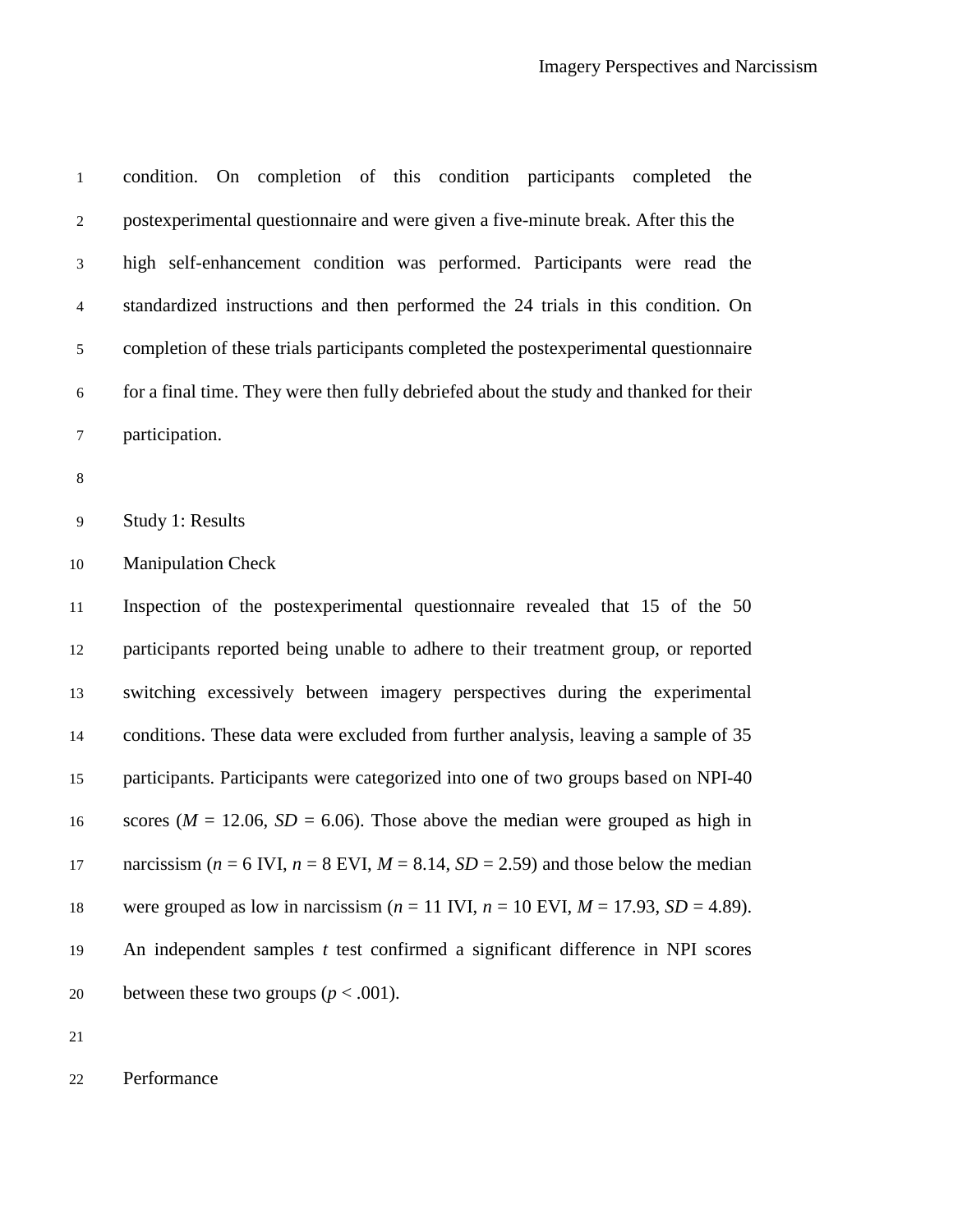| $\mathbf{1}$     | A 2 (narcissism; high/low) $\times$ 2 (imagery perspective; IVI/EVI) $\times$ 2 (selfenhancement          |
|------------------|-----------------------------------------------------------------------------------------------------------|
| $\overline{2}$   | opportunity; low/high) ANOVA with repeated measures on the selfenhancement                                |
| $\mathfrak{Z}$   | opportunity factor was used to analyze the performance data. Box's M test for the                         |
| $\overline{4}$   | equality of covariance matrices and Mauchly's test of sphericity were satisfied for                       |
| $\mathfrak{S}$   | this analysis. The three-factor ANOVA revealed a significant condition main effect,                       |
| $\boldsymbol{6}$ | F (1, 31) = 9.39, p < .01, η <sup>2</sup> = .18, 1-β = .84. Of more central interest, a significant       |
| $\boldsymbol{7}$ | three-factor interaction was revealed, $F(1, 31) = 8.06$ , $p < .01$ , $\eta^2 = .15$ , $1-\beta = .79$ . |
| $8\,$            | Figure 1 (top and bottom) displays the nature of the interaction. No other effects were                   |
| $\overline{9}$   | significant. To follow up the significant three-factor interaction we performed                           |
| $10\,$           | separate two-factor (imagery perspective x self-enhancement opportunity) mixed                            |
| 11               | model ANOVAs for high and low narcissists. For low narcissists, no significant main                       |
| 12               | or interactive effects emerged (all $p$ 's > .05). However, for high narcissists a                        |
| 13               | significant condition main effect, $F(1, 12) = 11.30$ , $p$                                               |
| 14               | <. 01, $η^2$ = .40, 1-β = .87, and interaction was revealed, $F(1, 12)$ = 5.10, $p < 04$ , $η^2$          |
| 15               | $=$ .18, 1- $\beta$ = .55. Follow-up Tukey tests performed on the interaction indicated that              |
| 16               | high narcissists using EVI significantly improved their performance from the low to                       |
| 17               | high self-enhancement condition (indicated by lower scores), whereas high                                 |
| $18\,$           | narcissists using IVI did not (see Figure 1 top).                                                         |
| 19               |                                                                                                           |
| 20               | \ insert Figure 1 \                                                                                       |
| 21               |                                                                                                           |
| 22               | Postexperimental Questionnaire.                                                                           |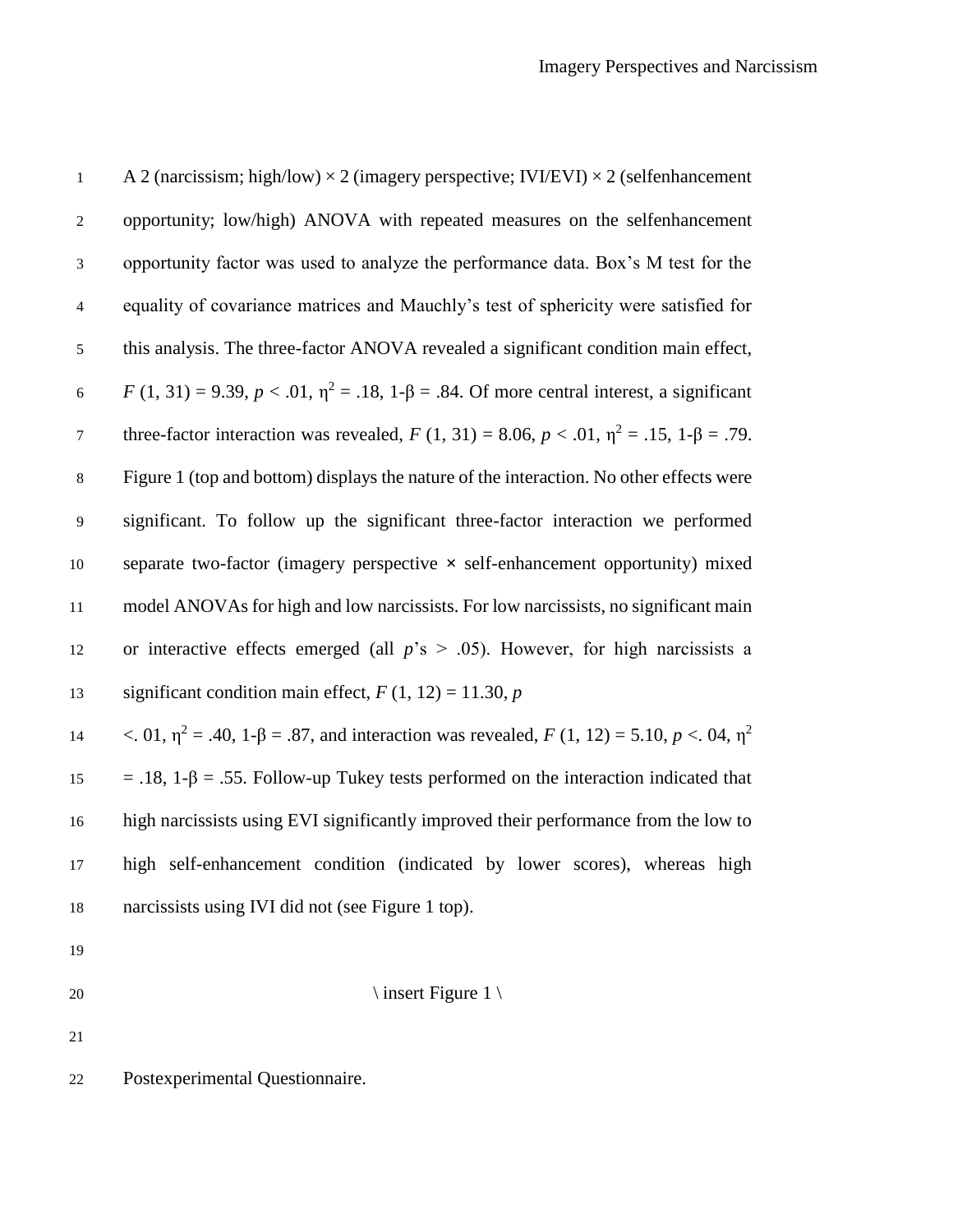Two questions from the postexperimental questionnaire required statistical analysis. These were the questions relating to suitability and confidence. These questions were also analyzed using three-factor mixed model ANOVAs, with a Bonferroni adjusted alpha level of .025. No significant main effects or interactions emerged for suitability and confidence (all *p*'s > .025). In general, participants reported finding the 6 treatments suitable (low self enhancement  $M = 8.00$ ,  $SD = 2.16$ ; high self 7 enhancement  $M = 7.94$ ,  $SD = 2.07$ ), and beneficial in aiding their confidence to 8 perform the task (low self enhancement  $M = 7.63$ ,  $SD = 2.00$ ; high self enhancement  $M = 7.67$ ,  $SD = 2.45$ ).

#### Study 1: Discussion

 The aim of Study 1 was to examine narcissism as a potential moderator of the efficacy of imagery perspectives on performance. Results supported the hypotheses; narcissists using EVI improved their performance across conditions, when narcissists using IVI did not. Further, the performance of low narcissists was relatively unchanged across conditions

 The improved performance of high narcissists in the EVI group can be interpreted in line with the view that EVI may have served to activate narcissists' self-enhancement motives (cf. Robins & John, 1997) because they may have been able to see themselves performing using EVI. The fact that high narcissists using IVI did not improve could have been because IVI failed to enhance narcissists' selfenhancement motives. Thus, the present findings are consistent the view that the performance of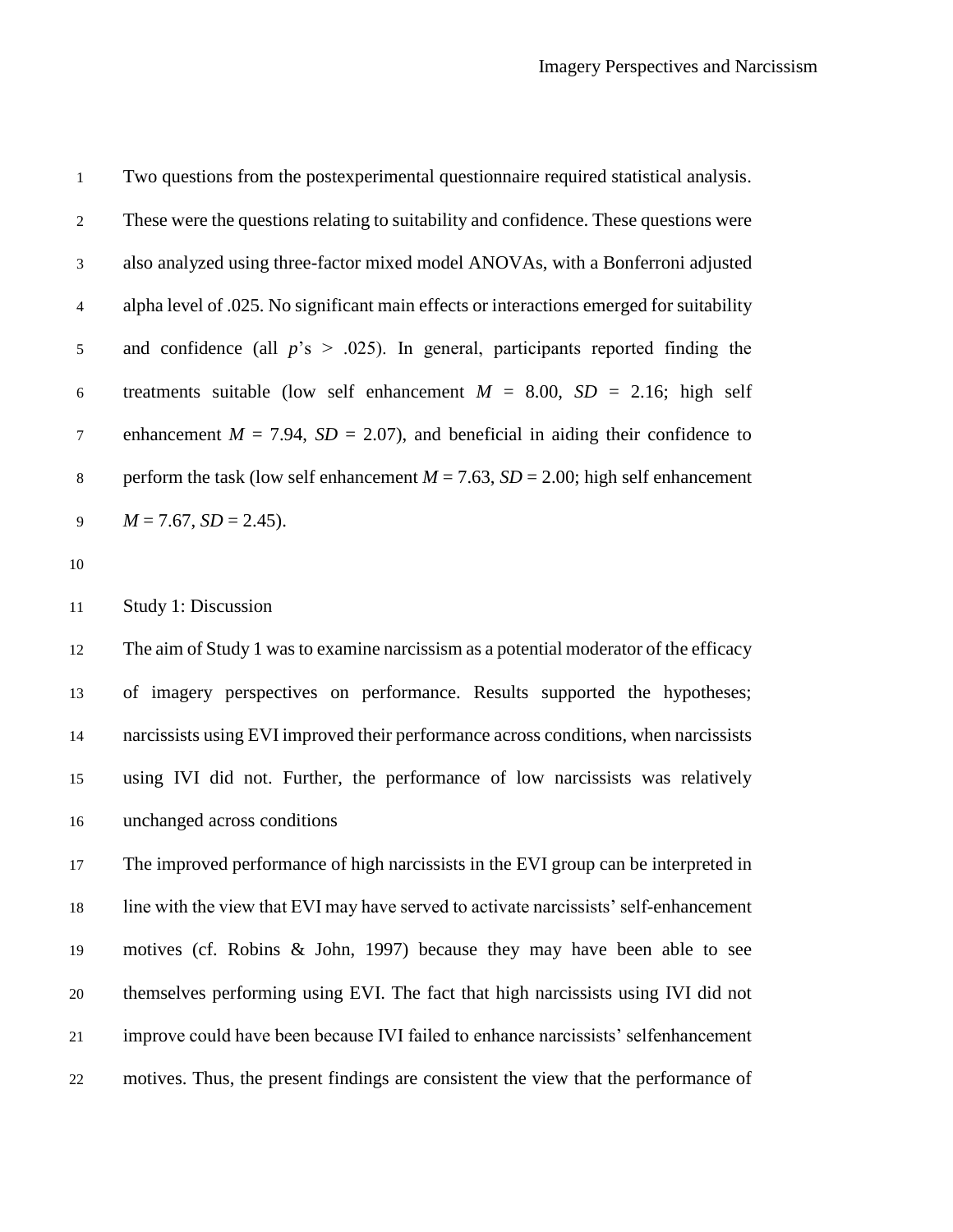narcissists is dependent on self-enhancement opportunity (Wallace & Baumeister, 2002). However, the present findings also highlight the moderating role of imagery perspective within the narcissism-performance relationship. While these results are encouraging, the exploratory nature of this research means that replication would be desirable. Indeed, the imagery literature has previously been criticized for failing to systematically design studies so as to allow for the potential for replication and extension with research programs (see Goginsky & Collins, 1996). Further, on closer inspection of Study 1, a number of potential limitations can be identified with the design of the study, thus making replication appropriate. First, it could be argued that the self-enhancement manipulation used was rather limited in its similarity to actual sport competition. More specifically, the self-enhancement manipulation in Study 1 only provided an opportunity for gain (i.e., participants could win money if they improved performance). However, sport provides the opportunity for both gain and loss. Thus, we felt that a stronger selfenhancement manipulation would provide an opportunity for gain (e.g., winning money as a result of good performance) as well as loss (e.g., losing money for a poor performance). This type of self-enhancement manipulation was adopted in Study 2. Second, we did not assess the extent to which kinesthetic imagery was experienced by participants. Kinesthetic imagery can have beneficial effects on performance over and above that provided by visual imagery (Hardy & Callow, 1999), and so it might be possible (although unlikely) that differences in kinesthetic imagery could explain the results. Thus, in Study 2, experience of kinesthetic imagery was assessed. Finally, to check the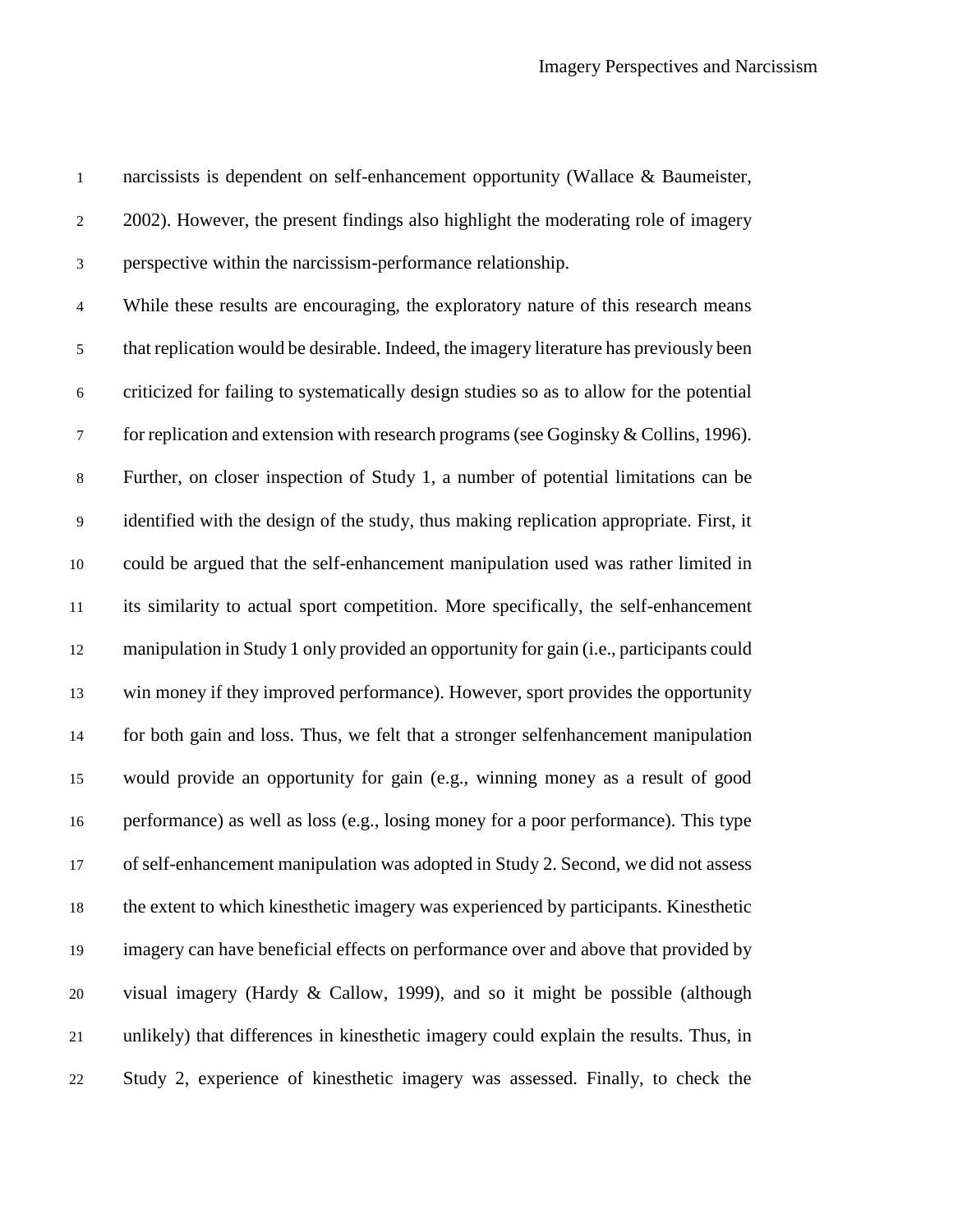| $\mathbf 1$    | perceived effectiveness of imagery scripts, it has been suggested that                   |
|----------------|------------------------------------------------------------------------------------------|
| $\mathfrak{2}$ | postexperimental manipulation checks include questions that gauge participants'          |
| 3              | ability to image the content of the imagery scripts (e.g., see Cumming et al., 2007;     |
| $\overline{4}$ | Nordin & Cumming, 2005). This question was also included in the postexperimental         |
| $\sqrt{5}$     | questionnaire in Study 2.                                                                |
| 6              |                                                                                          |
| 7              | Study 2: Methods                                                                         |
| $\,8\,$        | Participants                                                                             |
| 9              | An opportunistic sample of 47 right-handed male novice golfers from the UK $(M$ age      |
| 10             | $= 22.14$ years, $SD = 4.75$ ) was recruited for the study. To be considered as novices, |
| 11             | participants were required to have not played a full round of golf within the previous   |
| 12             | 12 months, or fewer than 5 rounds in their entire life. All participants gave their      |
| 13             | written informed consent to take part in the study. Ethics approval was obtained from    |
| 14             | the School's ethics committee.                                                           |
| 15             |                                                                                          |
| 16             | <b>Task and Apparatus</b>                                                                |
| 17             | A golf putting task, performed on an indoor putting green, was employed for the          |
| 18             | current study. Participants were required to putt golf balls into a hole 10.8 cm in      |
| 19             | diameter from a distance of 2.26 m. To increase task difficulty, there was an incline    |
| 20             | of 25% between the participant and the hole. Standard golf balls and a standard putter   |
| 21             | (Prosimmon "X" series) were used by all participants. A digital camera placed on the     |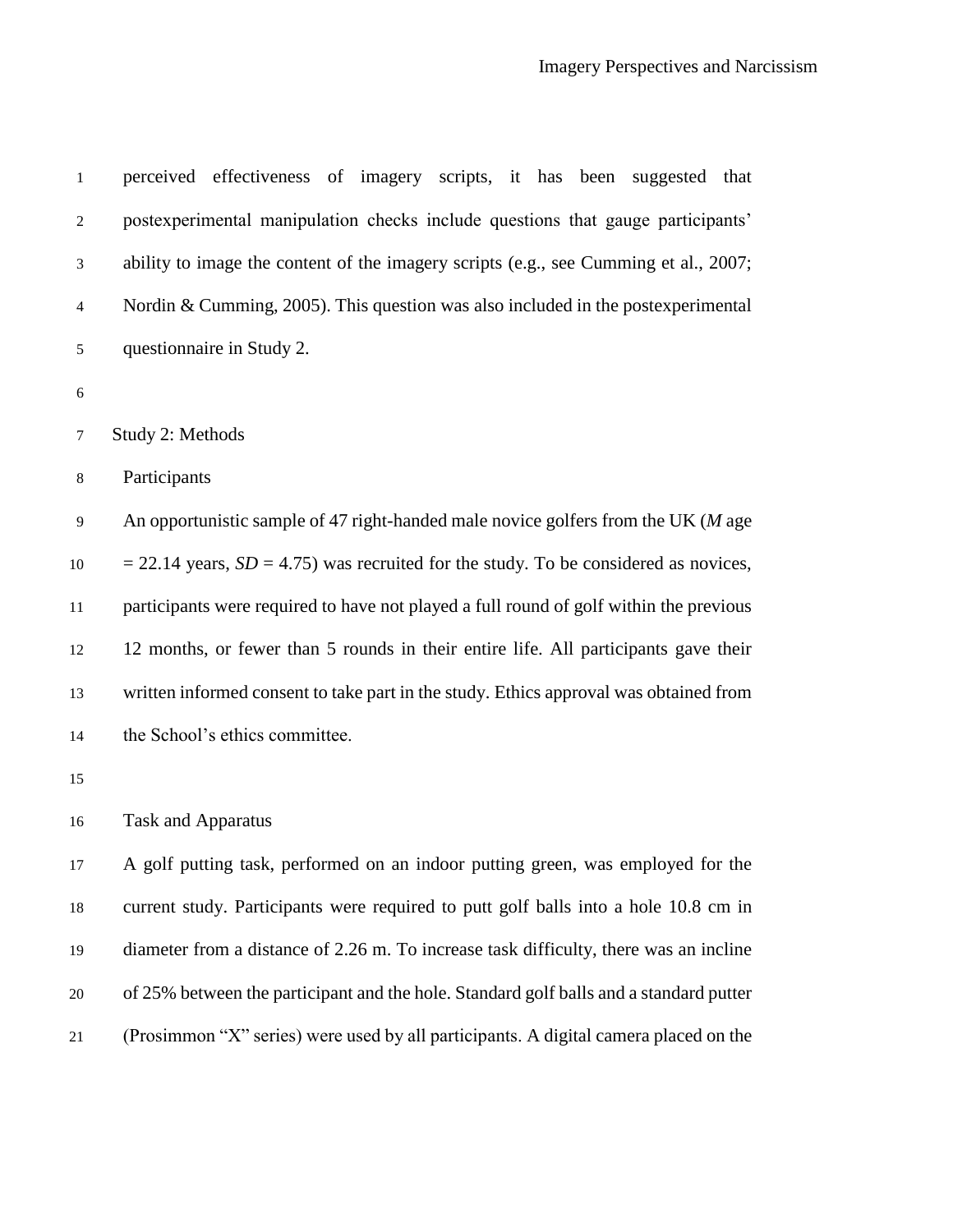ceiling directly above the hole was used to measure the distance each putt finished from the hole.

Design

 As in Study 1 we employed a mixed model design, where participants were randomly allocated to either the IVI or EVI group, and performed the task under three conditions (practice, low self-enhancement opportunity, high self-enhancement opportunity)

Experimental Conditions

Practice.

 The practice condition consisted of 50 putting trials which were not recorded by the computer. To provide participants with experience of the task, they performed more than double the number of trials commonly used with more experienced performers (e.g., Beilock, Carr, MacMahon, & Starkes, 2002). Participants received standardized instructions informing them that they would receive £10 (approximately US \$15) if a satisfactory performance level was achieved throughout the experiment. Participants were given short breaks (i.e., five minutes) after 20 and 40 putts. For the first 40 practice putts participants did not use imagery. However, for the last 10 practice trials the primary experimenter administered an imagery script to participants that corresponded to their treatment group (i.e., participants in the IVI 22 group received an IVI script). As in Study 1, the scripts<sup>2</sup> contained both stimulus and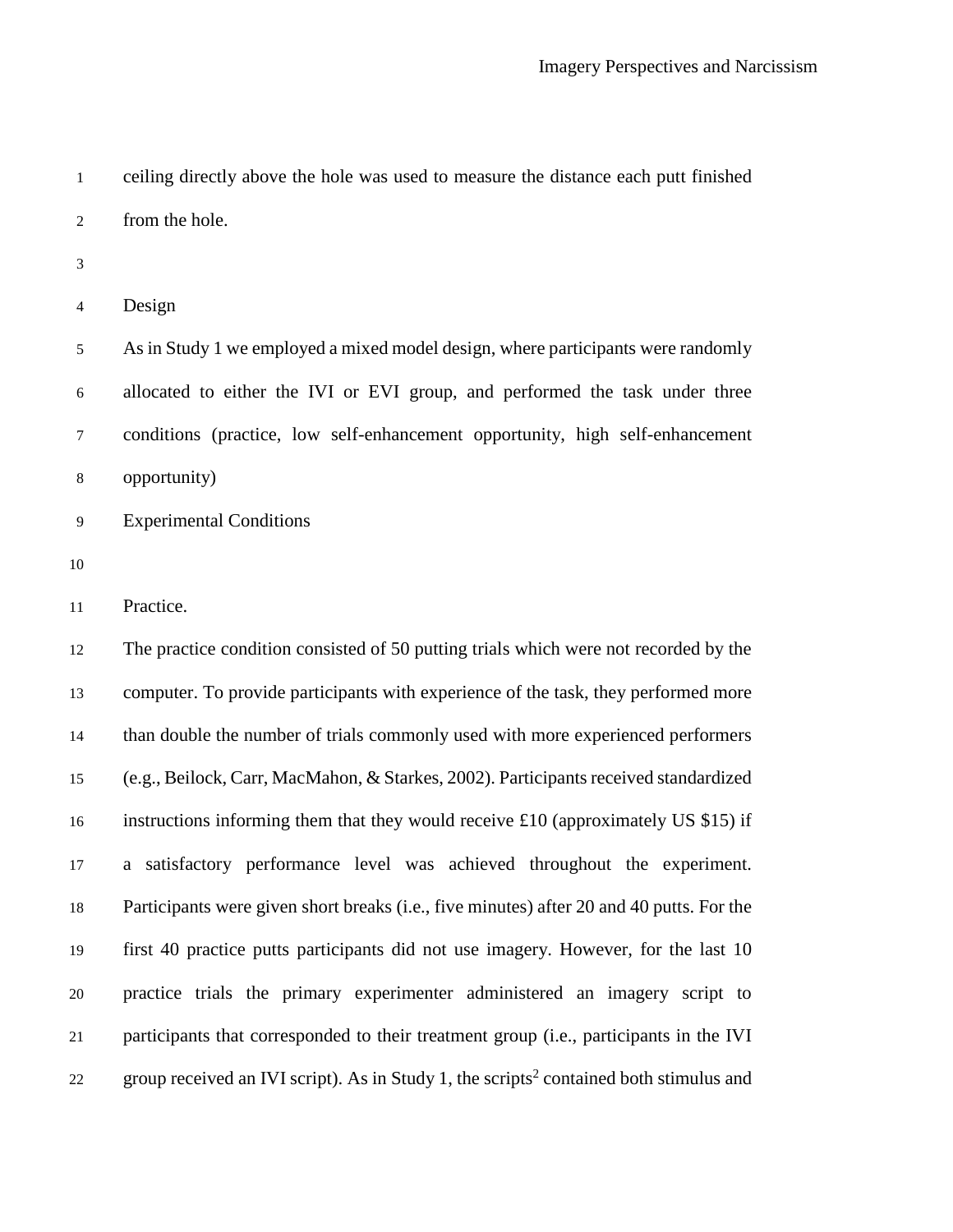| $\mathbf{1}$   | response propositions (cf. Cumming et al., 2007). The identical procedure from Study     |
|----------------|------------------------------------------------------------------------------------------|
| $\overline{c}$ | 1 was followed for this. Thus participants read the script to themselves twice and       |
| 3              | imaged while seated, and then listened to the primary experimenter read the script       |
| $\overline{4}$ | and imaged dynamically (the experimenter took approximately 75 s to read the             |
| 5              | script). Participants were then asked to image performing the task, while in their       |
| 6              | putting position, before each putt. As in Study 1, no time restrictions were placed on   |
| $\tau$         | participants when reading the script and imaging when seated, and when imaging           |
| $\,8\,$        | before each trial.                                                                       |
| 9              |                                                                                          |
| 10             | Low Self-Enhancement Condition.                                                          |
| 11             | The low self-enhancement condition consisted of 20 putts which were recorded by          |
| 12             | the computer. Based on previous putting studies in the literature (e.g., Beilock et al., |
| 13             | 2002) 20 putts were deemed a sufficient number for this condition. Before the first      |
| 14             | putt the experimenter administered the same imagery script as in the practice            |
| 15             | condition. As in practice, participants read the script twice while seated, and then     |
| 16             | imaged in position as they listened to the experimenter read the script. Participants    |
| 17             | were then asked to image performing the task from their particular perspective before    |
| 18             | each trial.                                                                              |
| 19             |                                                                                          |
| 20             | High Self-Enhancement Condition.                                                         |
| 21             | The high self-enhancement condition also consisted of 20 putts which were recorded.      |
| 22             | To create a condition that offered the opportunity for gain and loss, participants       |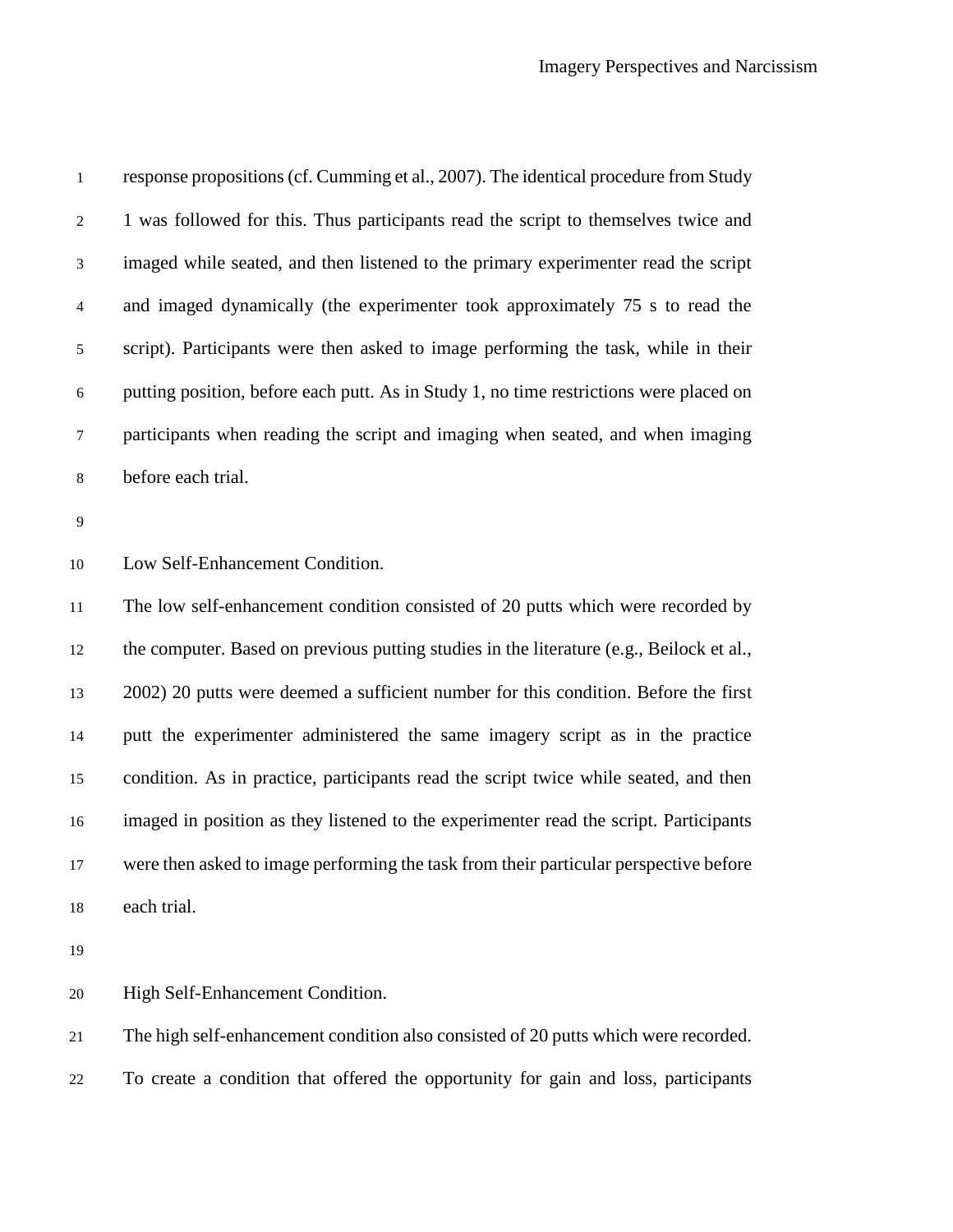| $\mathbf{1}$   | received standardized evaluative instructions informing them that their intended          |
|----------------|-------------------------------------------------------------------------------------------|
| $\overline{c}$ | payment of £10 (US \$15) for achievement of a satisfactory performance level could        |
| 3              | change during the 20 putts. Specifically, participants were told that for every putt that |
| $\overline{4}$ | they holed, 70 pence (US \$1.05) would be added to their total, thereby making a total    |
| $\mathfrak s$  | payment of £24 (US \$36) available. However, they were also informed that for every       |
| 6              | putt missed, £1 (US \$1.5) would be removed from the starting payment of £10 (US          |
| $\tau$         | \$15). Furthermore, participants were told that another prize was available for taking    |
| $\,8\,$        | part in the study: £15 (US \$30) was available for the best score; £10 (US \$20) for the  |
| $\mathbf{9}$   | second best and £5 (US \$10) for the third best score. Finally, participants were         |
| 10             | informed that their scores would be made public, by posting them on department            |
| 11             | notice boards, and that their performance was to be videoed (by a video camera            |
| 12             | placed at the end of the putting surface) for later analysis by a golf professional.      |
| 13             | Before starting the first putt participants followed the same procedures for imaging      |
| 14             | the task as used in the low SE condition.                                                 |
| 15             |                                                                                           |
| 16             | Performance                                                                               |
| 17             | Performance was assessed using mean radial error (MRE). MRE is a two dimensional          |
| 18             | error score, which calculates the distance the ball lies from the hole using both $x$ and |
| 19             | y coordinates (see Hancock, Butler, & Fischman, 1995), and was used to measure            |
| $20\,$         | accuracy. Mean MRE scores were calculated for the low and high self-enhancement           |
| 21             | conditions.                                                                               |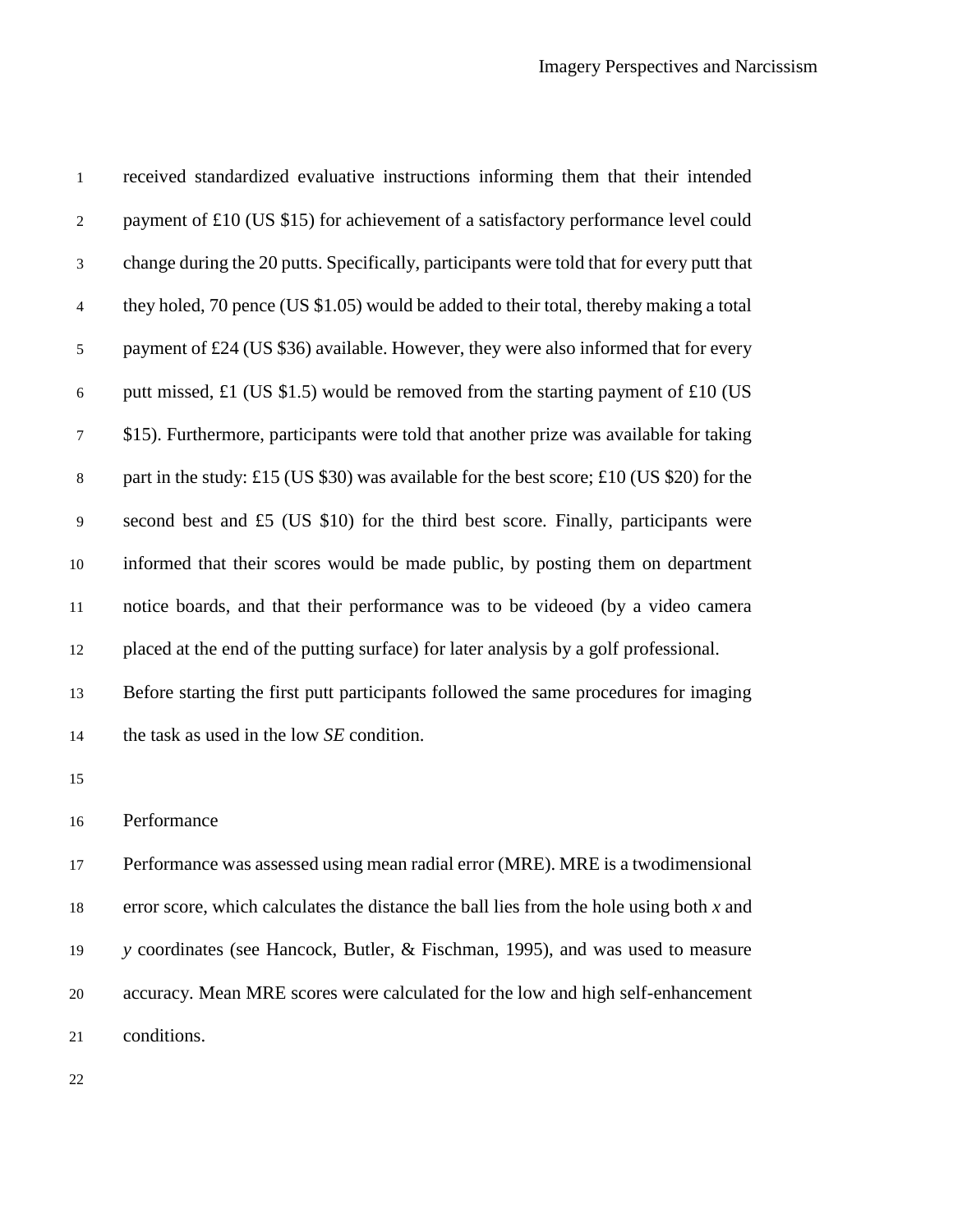#### Measures

 The same measures from Study 1 were used with the addition of two questions to the postexperimental questionnaire. Participants were asked to report the extent to which they experienced kinesthetic imagery (on the same 11 point Likert-type scale used in Study 1), and were asked to report their ability to image the content of the scripts. To provide continuity with previous research (e.g., Cumming et al., 2007; Nordin & Cumming, 2005), this question was scored on a Likert-type scale from 1 (*very hard*) to 7 (*very easy*).

### Procedure

 Two weeks before the start of the experiment participants completed the consent form, the VMIQ-2, and the NPI-40. To ensure participants could image proficiently, only participants who scored below 36 on each of the subscales of the VMIQ-2 were considered for the study. All participants fulfilled these criteria.

 Participants were tested individually. On arrival at the laboratory participants received standardized instructions informing them that the purpose of the study was to examine the effects of different imagery perspectives on golf putting performance and that we intended to pay them £10 if they achieved a satisfactory performance level. Participants then completed the practice condition. On completion of the practice condition participants were given a five-minute break.

 Following the break, participants entered the low self-enhancement condition. On completion of this condition participants completed the postexperimental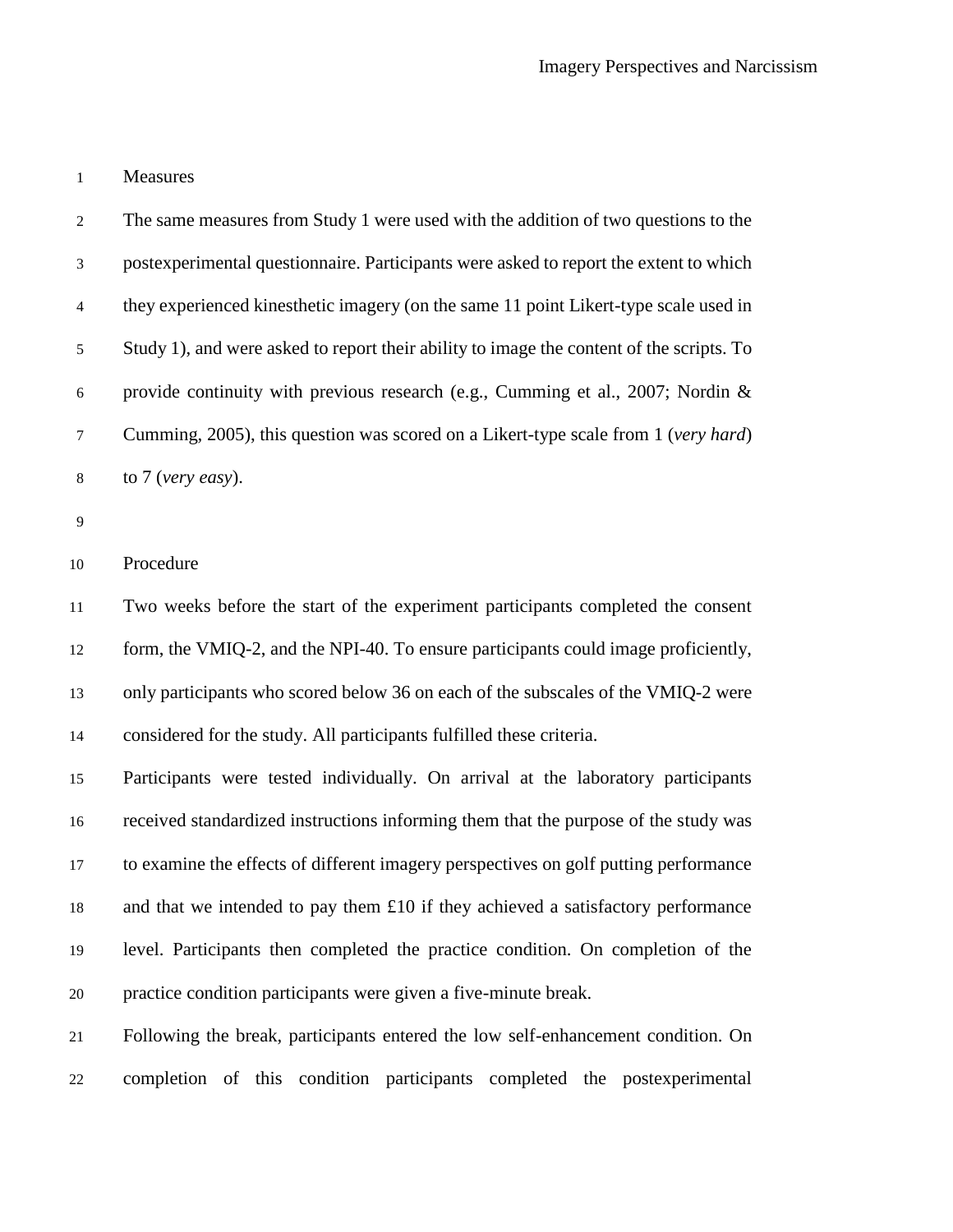| $\mathbf{1}$   | questionnaire and were given a five minute break. After this the high                                |
|----------------|------------------------------------------------------------------------------------------------------|
| $\overline{c}$ | selfenhancement condition was performed. Participants were read the standardized                     |
| 3              | evaluative instructions and then performed the 20 putting trials in this condition. On               |
| $\overline{4}$ | completion of these trials participants completed the postexperimental questionnaire                 |
| 5              | for a final time. They were then fully de-briefed about the study, thanked for their                 |
| $\sqrt{6}$     | participation, and were given any money won.                                                         |
| $\tau$         |                                                                                                      |
| $\,8\,$        | Study 2: Results                                                                                     |
| $\mathbf{9}$   | Manipulation check                                                                                   |
| 10             | Inspection of the postexperimental questionnaire revealed that 11 of the 47                          |
| 11             | participants reported either being unable to adhere to their particular treatment group,             |
| 12             | or switched excessively between imagery perspectives during the experimental                         |
| 13             | conditions. These data were excluded from further analysis. Data screening also                      |
| 14             | revealed one outlier in the data set. This was subsequently removed, leaving a sample                |
| 15             | of 35 participants. High and Low narcissistic groups were created based on NPI-40                    |
| 16             | scores ( $M = 13.05$ , $SD = 8.83$ ). Those above the median were grouped as narcissists             |
| 17             | $(n = 7 \text{ IVI}, n = 9 \text{ EVI}, M = 21.00, SD = 7.00)$ , and those below were grouped as low |
| 18             | narcissists ( $n = 10$ IVI, $n = 7$ EVI, $M = 6.12$ , $SD = 2.71$ ). Two participants' scores        |
| 19             | lay on the median and so data from these individuals was excluded from further                       |
| 20             | analysis. An independent samples $t$ test confirmed a significant difference in NPI                  |
| 21             | scores between the two groups ( $p < .001$ ).                                                        |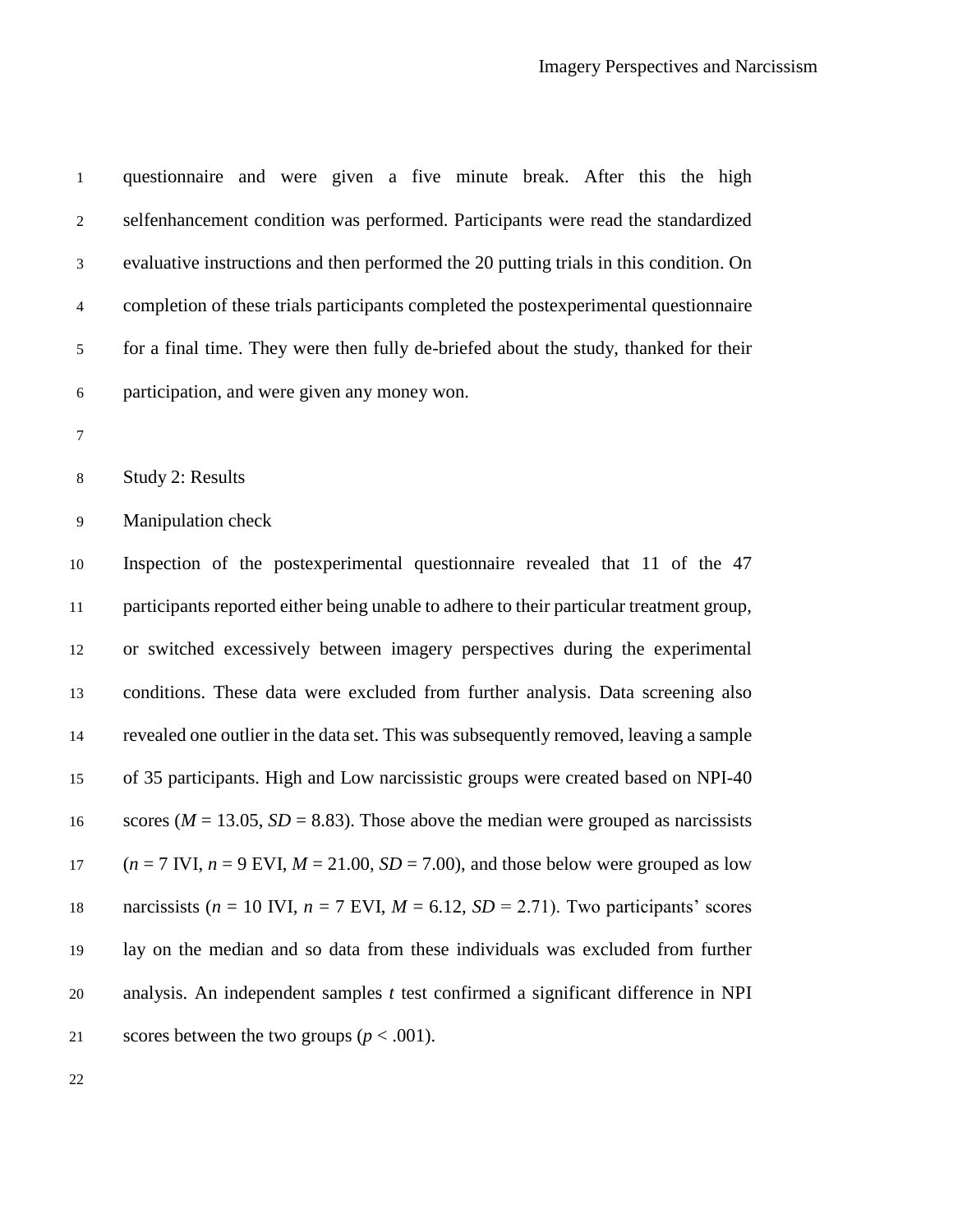### Performance

2 A 2 (narcissism; high/low)  $\times$  2 (imagery perspective; IVI/EVI)  $\times$  2 (selfenhancement opportunity; low/high) ANOVA with repeated measures on the selfenhancement opportunity factor was used to analyze the MRE data. Box's M test for the equality of covariance matrices and Mauchly's test of sphericity were satisfied for this analysis. The three-factor mixed model ANOVA revealed a trend toward significance for the condition main effect,  $F(1, 29) = 3.70, p < .06, \eta^2 = .09, 1-\beta = 0$ 8 .46, and a significant three-factor interaction,  $F(1, 29) = 6.19$ ,  $p < .02$ ,  $η<sup>2</sup> = .16$ ,  $1-β$  = .67. Figure 2 displays the nature of the interaction[AUQ4]. Separate two-factor (imagery perspective **×** self-enhancement opportunity) repeated-measures ANOVAs were performed for low and high narcissists to follow up the significant 3-factor interaction. For low narcissists, no significant interaction or main effects emerged (all *p*'s > .05). However, for high narcissists the two-factor interaction was 14 significant, *F* (1, 14) = 8.40, *p* < .01,  $η^2$  = .34, 1-β = .77. Tukey's tests revealed that high narcissists using EVI were significantly more accurate (indicated by lower MRE scores) in the high self-enhancement condition compared with the low selfenhancement condition. High narcissists using EVI were also significantly more accurate in the high self-enhancement condition compared with high narcissists using IVI. No other effects were significant.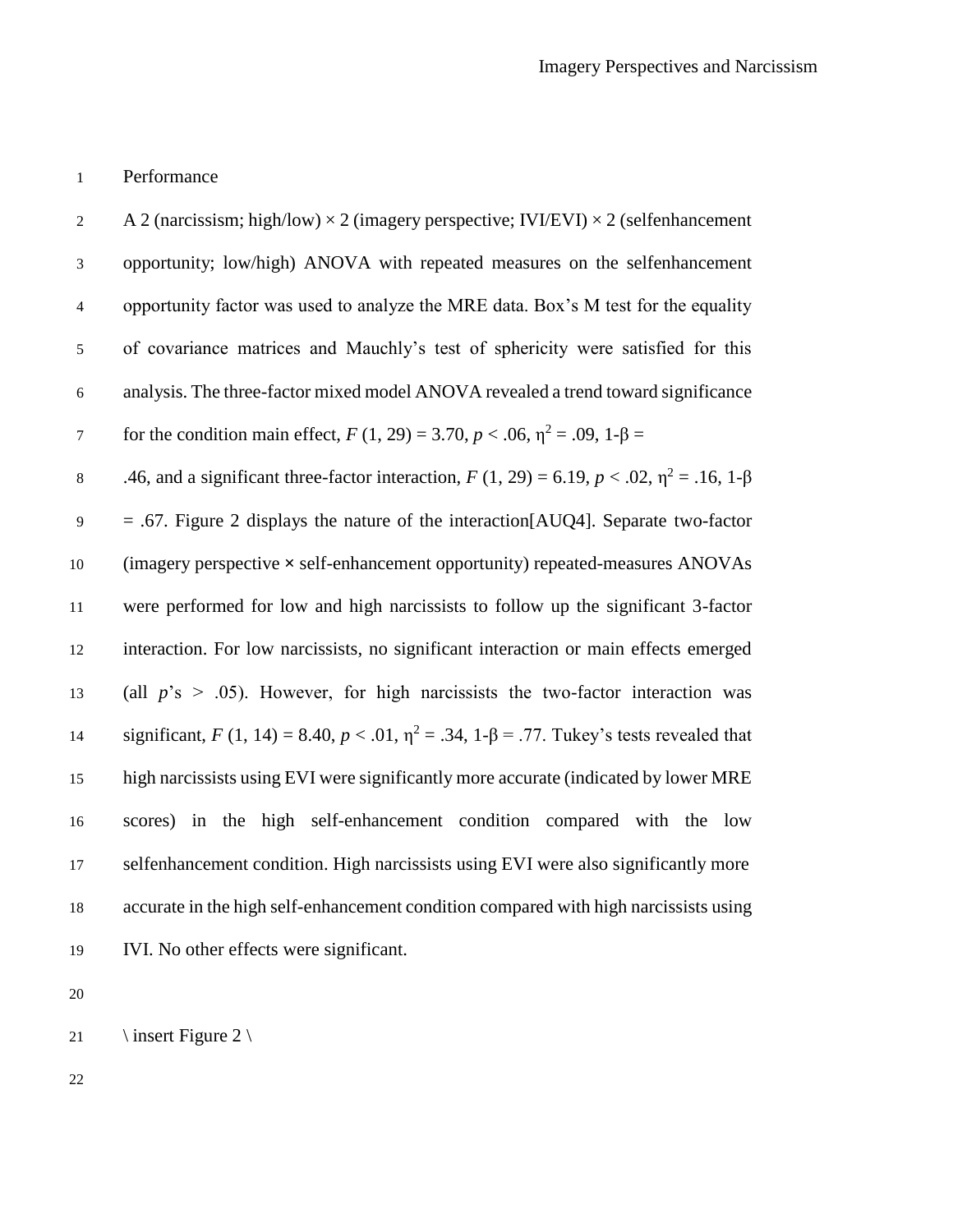## Postexperimental Questionnaire

| $\overline{2}$ | Four questions from the postexperimental questionnaire required statistical analysis.           |
|----------------|-------------------------------------------------------------------------------------------------|
| 3              | These were the questions relating to suitability, confidence, kines the time agery, and         |
| $\overline{4}$ | ability to image script content. These questions were also analyzed using 3-factor              |
| 5              | repeated-measures ANOVAs, with a Bonferroni adjusted alpha level of .0125. The                  |
| 6              | analyses revealed no significant main effects or interactions for any of the analyses           |
| $\tau$         | (all $p$ 's $> 0.0125$ ). Inspection of the mean data indicated that participants felt that the |
| $\,8\,$        | imagery treatments were generally suitable (low self-enhancement $M = 8.86$ , $SD =$            |
| 9              | 1.7; high self-enhancement $M = 9.00$ , $SD = 1.53$ ) and aided their confidence to             |
| 10             | perform the task (low self-enhancement $M = 7.71$ , $SD = 2.15$ ; high self-enhancement         |
| 11             | $M = 7.47$ , $SD = 2.29$ ). Participants also reported experiencing kinesthetic imagery in      |
| 12             | both conditions (Low self-enhancement $M = 7.69$ , $SD = 2.19$ ; High selfenhancement           |
| 13             | $M = 7.14$ , $SD = 2.53$ ). Finally, the scripts were appeared to be relatively easy to image   |
| 14             | (low self-enhancement $M = 5.36$ , $SD = 0.99$ ; high selfenhancement $M = 5.55$ , $SD =$       |
| 15             | 1.12)                                                                                           |

## Study 2: Discussion

 The findings from Study 2 replicated those of Study 1. That is, narcissists using EVI improved their performance across self-enhancement conditions, whereas the performance of narcissists using IVI and low narcissists did not change. In line with recommendations in the literature (cf. Goginsky & Collins, 1996) the methodological changes made for Study 2 allowed for an appropriate replication and extension of the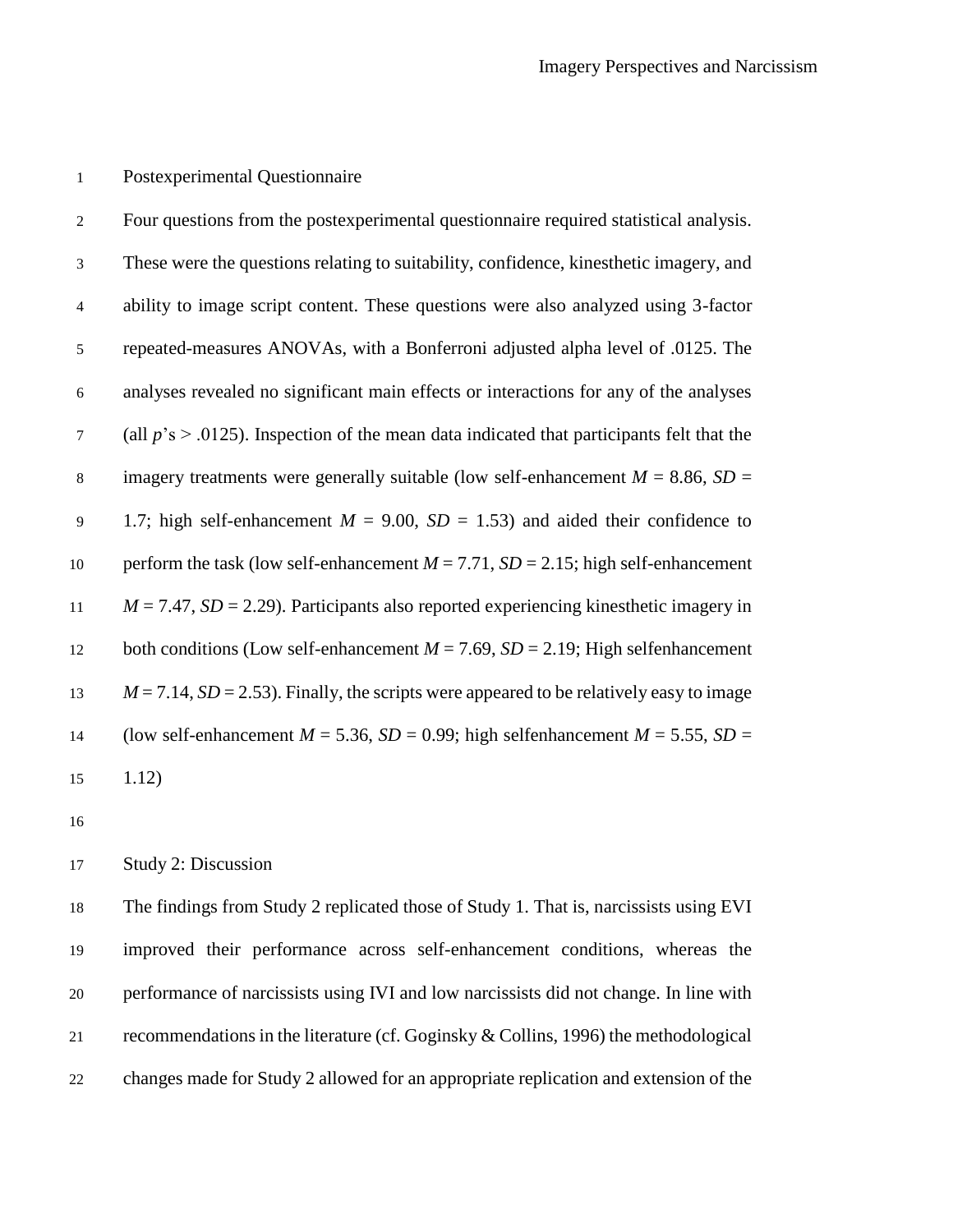first study using a more sport-relevant (in terms of potential for both gain and loss) self-enhancement manipulation. Moreover, the other methodological considerations employed in Study 2 indicated that kinesthetic imagery (although experienced to some extent by participants) was not experienced to a greater or lesser extent by any particular treatment group, and did not influence the results in any way. Finally, participant responses concerning the ability to image the scripts indicated that no one treatment group appeared to find it easier to image the scripts, suggesting that both the IVI and EVI scripts used here were appropriate and relatively effective. Thus, taken together, the findings from Study 2 are further confirmation of the beneficial effects of EVI for high narcissists, and the importance of self-enhancement within the narcissism-performance relationship.

General Discussion

 The aim of the present research was to examine the potential moderating role of narcissism on imagery perspective effectiveness. Narcissism has yet to be fully considered within the sporting context, despite the fact that sport provides an ideal opportunity to explore the effects of the narcissistic personality. Results in both studies were consistent with the a priori hypothesis that narcissists using EVI would improve their performance across self-enhancement conditions, whereas narcissists using IVI would not. Furthermore, as expected, the performance of low narcissists was relatively unaffected by changes in self-enhancement.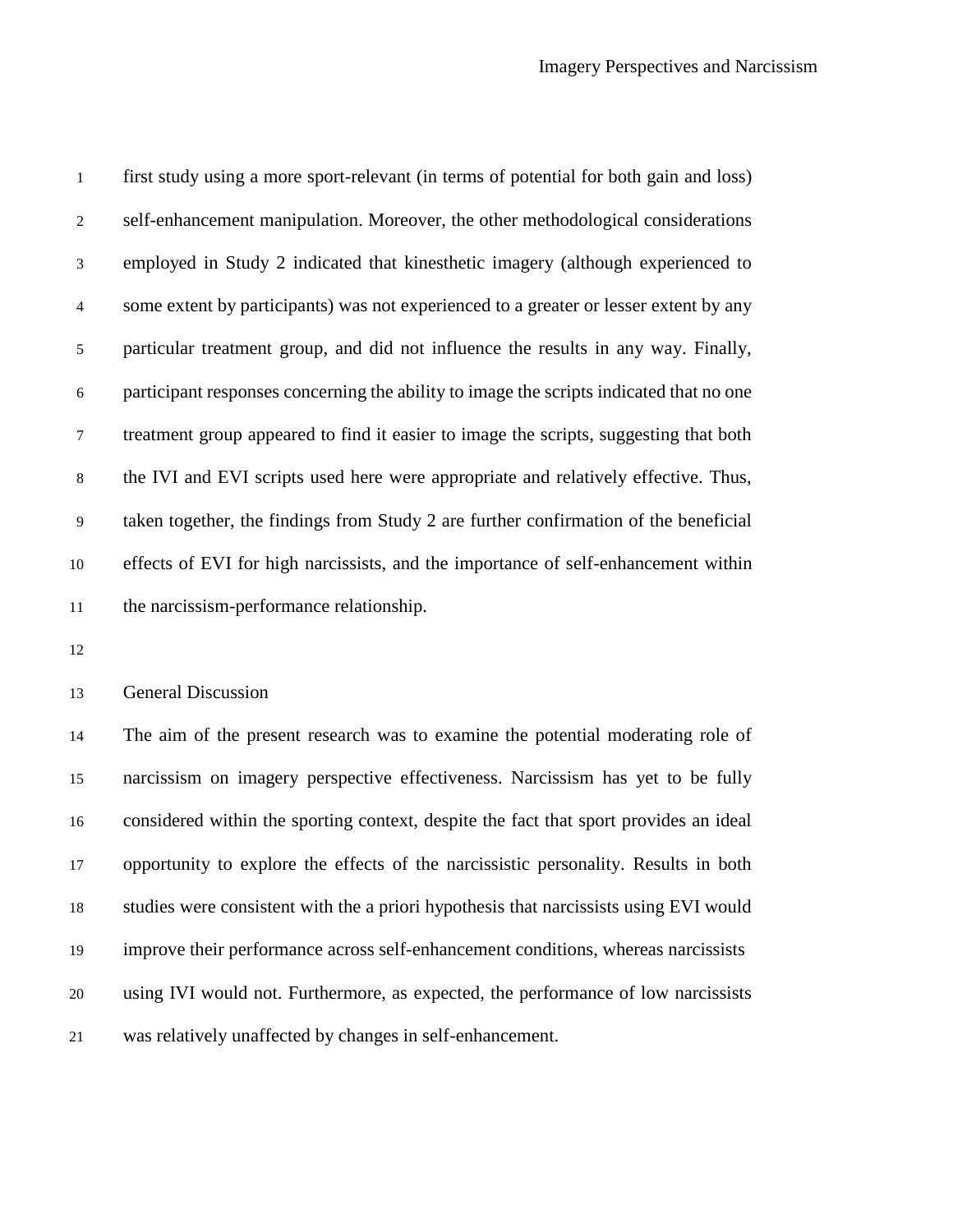| $\mathbf{1}$   | As noted in the discussion of Study 1, the improved performance of narcissists using     |
|----------------|------------------------------------------------------------------------------------------|
| $\overline{c}$ | EVI in these studies can be interpreted with the view that EVI activates narcissists'    |
| $\mathfrak{Z}$ | self-enhancement motives. Thus, the present data confirm the importance of self-         |
| $\overline{4}$ | enhancement within the narcissism-performance relationship (cf. Wallace $\&$             |
| 5              | Baumeister, 2002). However, these data actually extend the literature on narcissism      |
| $\sqrt{6}$     | and performance. Indeed, as only high narcissists using EVI displayed improved           |
| $\tau$         | performance, it would seem that the self-enhancement effect only appears to hold         |
| $\,8\,$        | when narcissists are able to get some form of feedback on themselves performing (in      |
| 9              | the this instance, through the use of EVI).                                              |
| $10\,$         | The performance of low narcissists in both studies revealed the expected result, as      |
| $11\,$         | change in performance across conditions. However, the<br>there<br>was<br>no              |
| 12             | postexperimental data revealed two interesting findings. First, low narcissists thought  |
| 13             | that their imagery treatments were just as suitable for the task as high narcissists.    |
|                |                                                                                          |
| 14             | Therefore, despite no performance improvement, these participants thought using          |
| 15             | imagery was a suitable strategy. Second, across both studies there was no difference     |
| 16             | between high and low narcissists in the extent to which participants reported that their |
| 17             | respective imagery interventions aided confidence to perform the experimental tasks.     |
| 18             | Thus, imagery appeared to aid the confidence of low narcissists to the same extent as    |
| 19             | high narcissists. As low narcissists lack the confidence of high narcissists (cf.        |
| $20\,$         | Rhodewalt & Morf, 1995), this intriguing result highlights the possibility of using      |

given that the confidence measures in the present research only required single item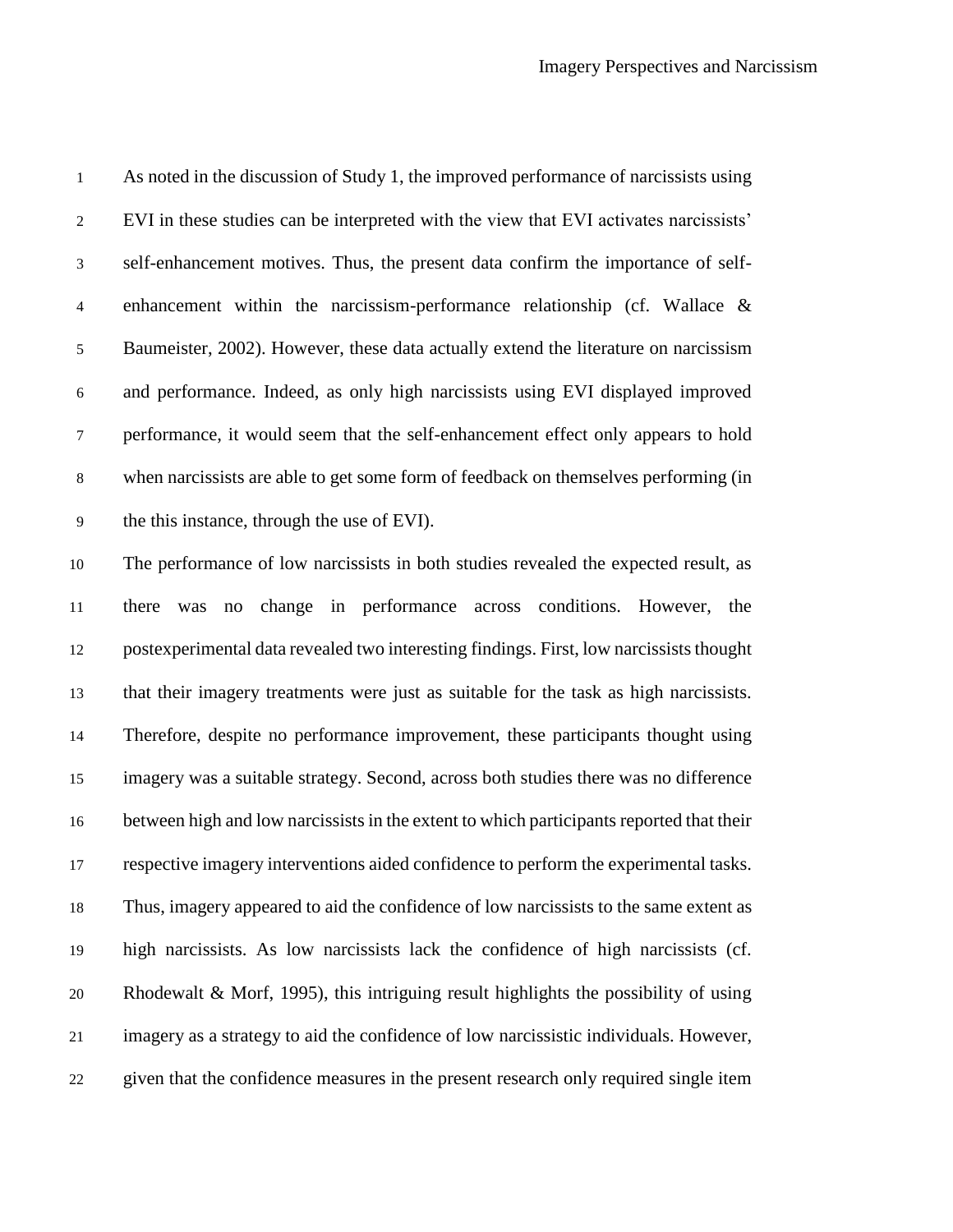responses, it would be worth investigating whether imagery does aid the confidence of low narcissists using validated measures.

 Several applied implications are associated with the present research. First, taking our findings together with those obtained by Woodman et al. (in press)[AUQ5], there is emerging evidence to support the view that some characteristics of personality do moderate the effectiveness of psychological skills (cf. Hardy et al., 1996; 2010). As such, practitioners may wish to consider such personality characteristics when recommending and implementing psychological skills (e.g., goal-setting, imagery, etc.) with athletes. Second, practitioners may wish to consider the narcissistic tendencies of the performer when recommending the use of particular imagery perspectives. Although the data support this recommendation, it does not take into account the potential for athletes to switch between perspectives. Indeed, as participants who reported switching imagery perspectives in the present studies were not included in any analyses, it is not known how narcissism may moderate the effects of switching between IVI and EVI. On a related note, practitioners would likely benefit from being aware of whether (and if so when) athletes switch imagery perspectives, as switching between perspectives may be of benefit in certain situations (cf. Callow & Hardy, 2005[AUQ6]). Finally, considering that the performance of narcissists is dependent on self-enhancement opportunity (cf. Wallace & Baumeister, 2002), strategies that limit the self-enhancement opportunity for narcissistic athletes should perhaps be avoided. Of course, these implications need to be treated with some caution given the preliminary nature of the research and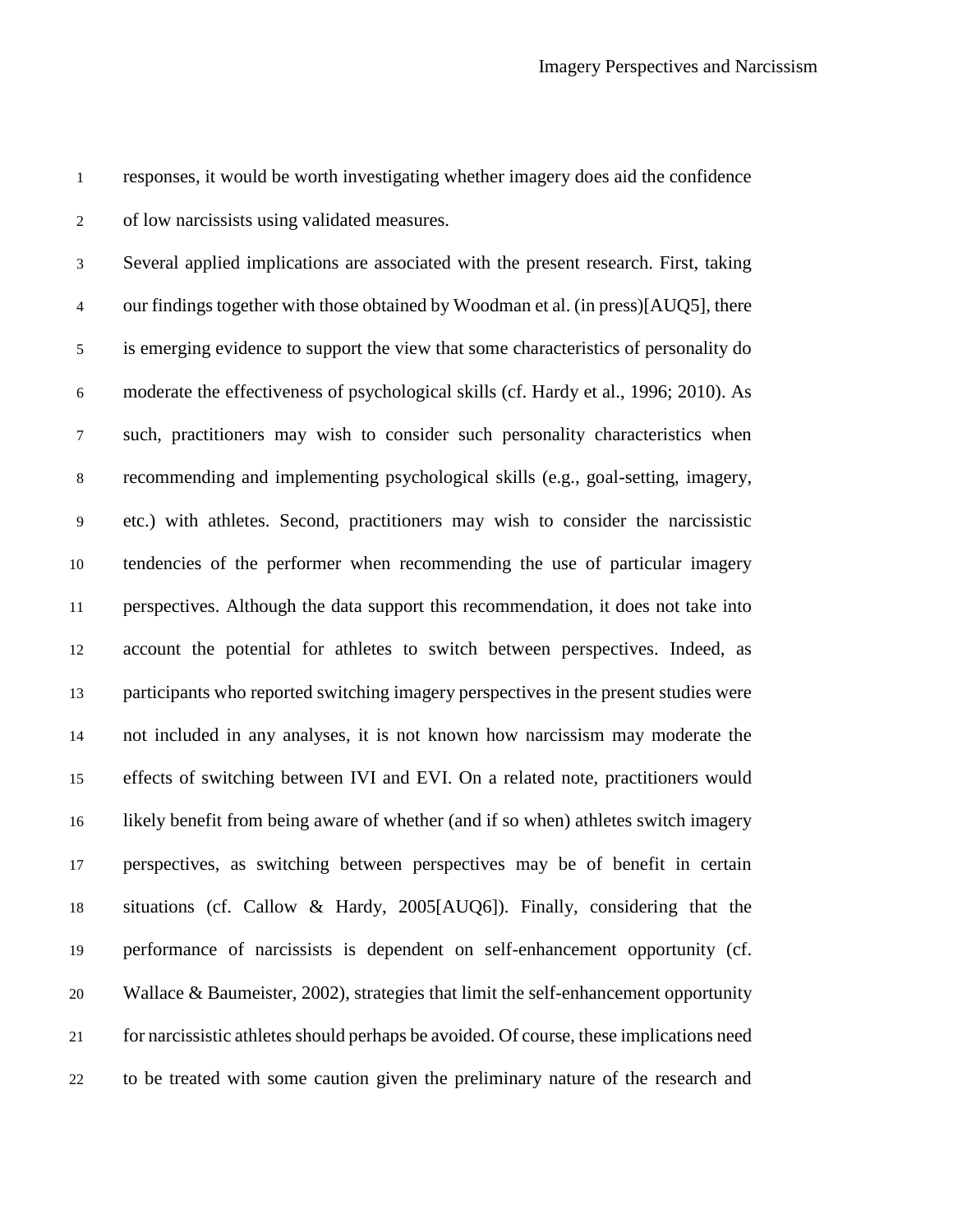because only novices were used in the present studies; the findings may not fully generalize to experts. Furthermore, this research did not incorporate a longitudinal design involving substantial imagery practice (see Callow, Hardy, & Hall, 2001, for an example of such an approach), and so it is not completely clear how the imagerynarcissism relationship might transpire over time. Nonetheless, we believe these implications remain pertinent issues that are worthy of consideration for applied practitioners. A number of strengths and limitations can be associated with the present studies. The

 use of detailed manipulation checks enabled greater experimental control, and resulted in the removal of participants who were unable to comply with their treatments. The manipulation check data concerning suitability of treatments, and the relative ease with which the scripts were imaged (Study 2) suggests that the imagery manipulations used in the current research were appropriate. Indeed, the values reported for ability to image the scripts were similar to previous research that has employed this manipulation check (see Cumming et al., 2007; Nordin & Cumming, 2005).

 In addition to the manipulation checks, using specific imagery ability criteria with which to accept or reject participants for the study allowed for any differences in imagery ability to be minimized. Due to the removal of participants in both studies, the resulting sample sizes were relatively small. Nonetheless, they were sufficiently large enough to yield significant interactions (with large effect sizes, cf. Cohen, 1988) within complex experimental designs, and were reliably replicated across studies.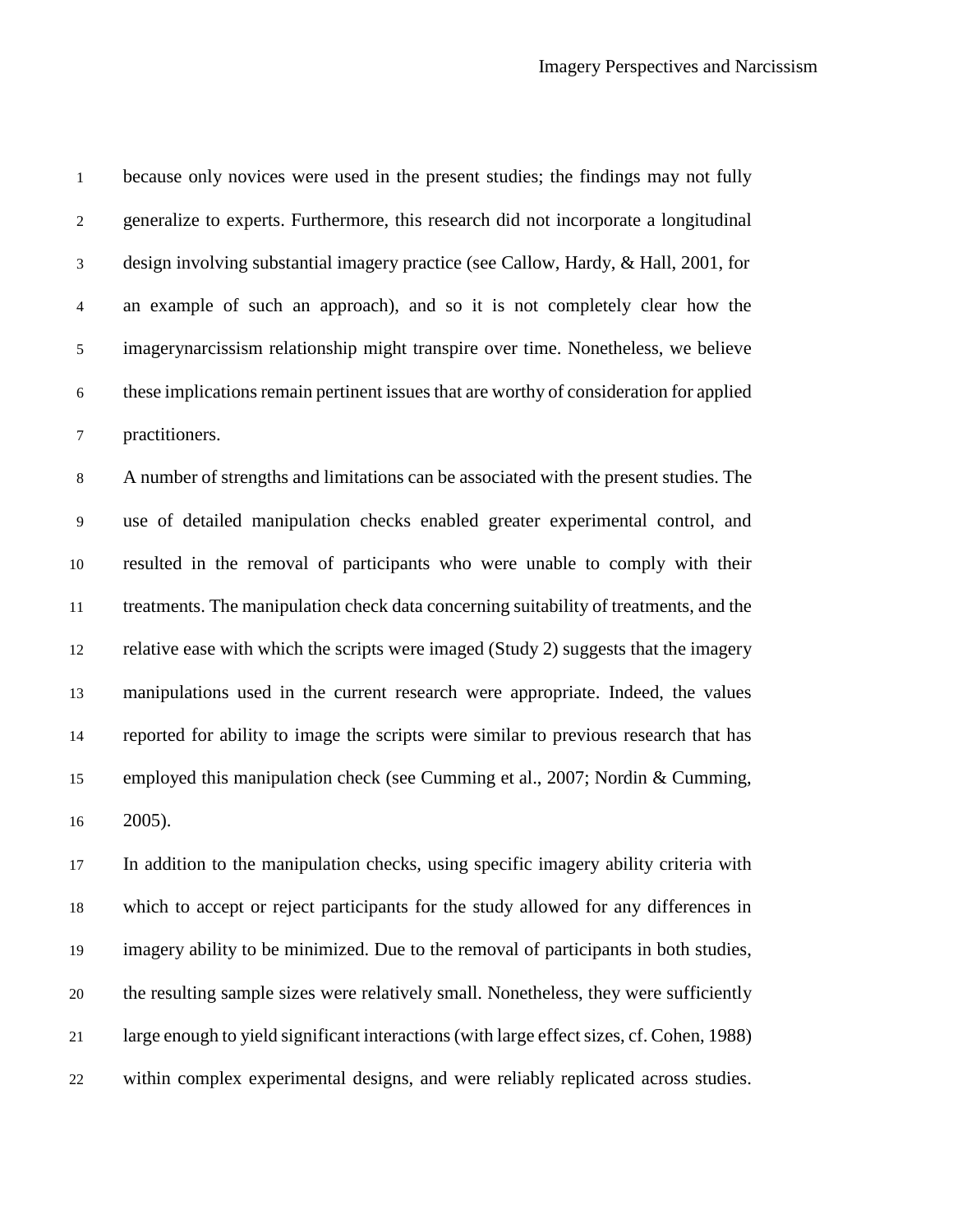| $\mathbf{1}$     | Finally, the nature of the self-enhancement manipulations was consistent with            |
|------------------|------------------------------------------------------------------------------------------|
| $\boldsymbol{2}$ | previous narcissism-performance studies (Wallace & Baumeister, 2002). Providing          |
| $\mathfrak{Z}$   | clear opportunities for glory (e.g., prize money) allowed for the creation of conditions |
| $\overline{4}$   | that we would expect to appeal to narcissists. Moreover, the use of congratulatory       |
| $\mathfrak s$    | posters allowed for a public evaluation of performance. This was considered a key        |
| $\sqrt{6}$       | aspect of the manipulations given that narcissists are primarily motivated by a desire   |
| $\tau$           | to demonstrate their perceived ability to others, as opposed to themselves (see Morf     |
| $\,$ 8 $\,$      | & Rhodewalt, $2001$ ). As such, the posters provided narcissists with an opportunity to  |
| $\overline{9}$   | gain the public admiration they crave (cf. Wallace & Baumeister, 2002).                  |
| 10               | Despite these apparent strengths, a number of issues deserve comment. First,             |
| 11               | although the use of manipulation checks, and subsequent participant removal, led to      |
| 12               | enhanced experimental control, this process did limit the external validity of the       |
| 13               | research somewhat. Indeed, given that those participants who reported switching          |
| 14               | between imagery perspectives (25% of participants across both studies) were              |
| 15               | removed from the sample before analysis, the findings reported in this manuscript        |
| 16               | are only strictly applicable to individuals who do not switch perspectives. Further to   |
| 17               | this the laboratory-based nature of the study also limits the generalizability of these  |
| 18               | findings to other competition related settings, or situations where athletes use         |
| 19               | imagery over an extended period of time. However, given the preliminary nature of        |
| $20\,$           | this research, we felt that our laboratory-based design and manipulation check           |
| 21               | procedures were the most appropriate. Second, the lack of a counterbalanced design       |
| 22               | in both studies might lead to the conclusion that order effects may be accounting for    |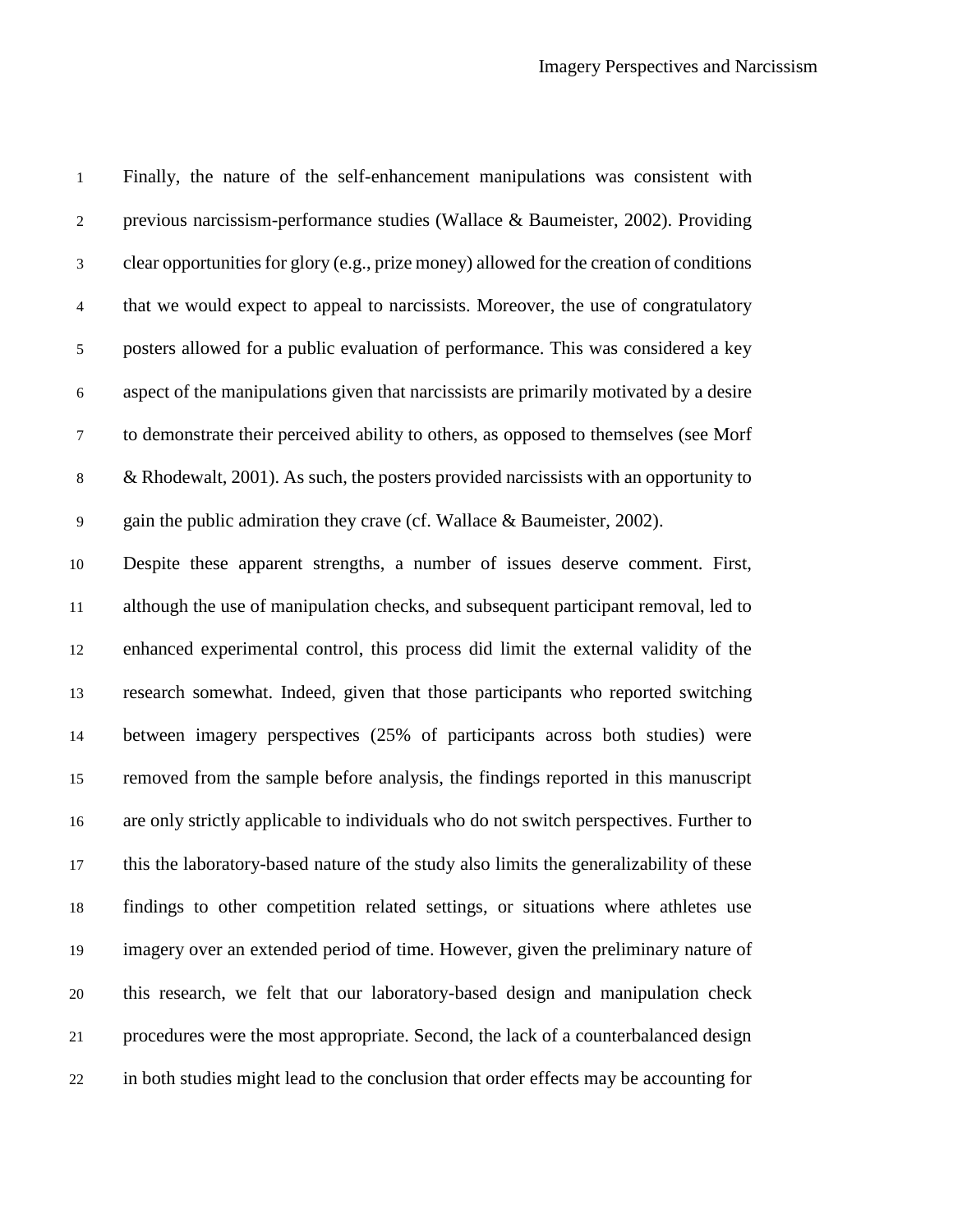the results. The nature of our self-enhancement manipulations (i.e., the use of financial incentives for good performance) meant that the high self-enhancement condition had to follow the low self-enhancement condition. Such a procedure is common in other areas of psychological research (e.g., anxiety and performance, cf. Mullen, Hardy, & Oldham, 2007) where authors are hypothesizing interactions, as was the case here. The nature of our *a* priori hypotheses, and subsequent supporting results, means that order effects cannot be an issue (if they were, the interactions we obtained would not be present; only main effects would occur). Furthermore, given that the effects were reliably replicated across two studies, it would seem that they are robust. These issues notwithstanding, future research may wish to consider the use of other manipulations of self-enhancement that can be counterbalanced, and that have greater generalizability to competition, so as to remove these potential confounds. On a related note, the analyses used could also be considered a limitation. Our interests in this study centered on how individuals who were relatively high in narcissism performed under different conditions of selfenhancement (i.e., a within- subjects comparison), when using different imagery perspectives, and so the repeated measures design used allowed us to address this question. However, creating groups based on NPI scores meant that we did not retain the full range of NPI scores in our samples. Although previous research (e.g., Rhodewalt, Tragakis, & Finnerty, 2006) has also created high and low narcissistic groups based on NPI scores, future research may wish to consider cross-sectional designs to further the relationship between narcissism and imagery so as to retain the continuous nature of the NPI data.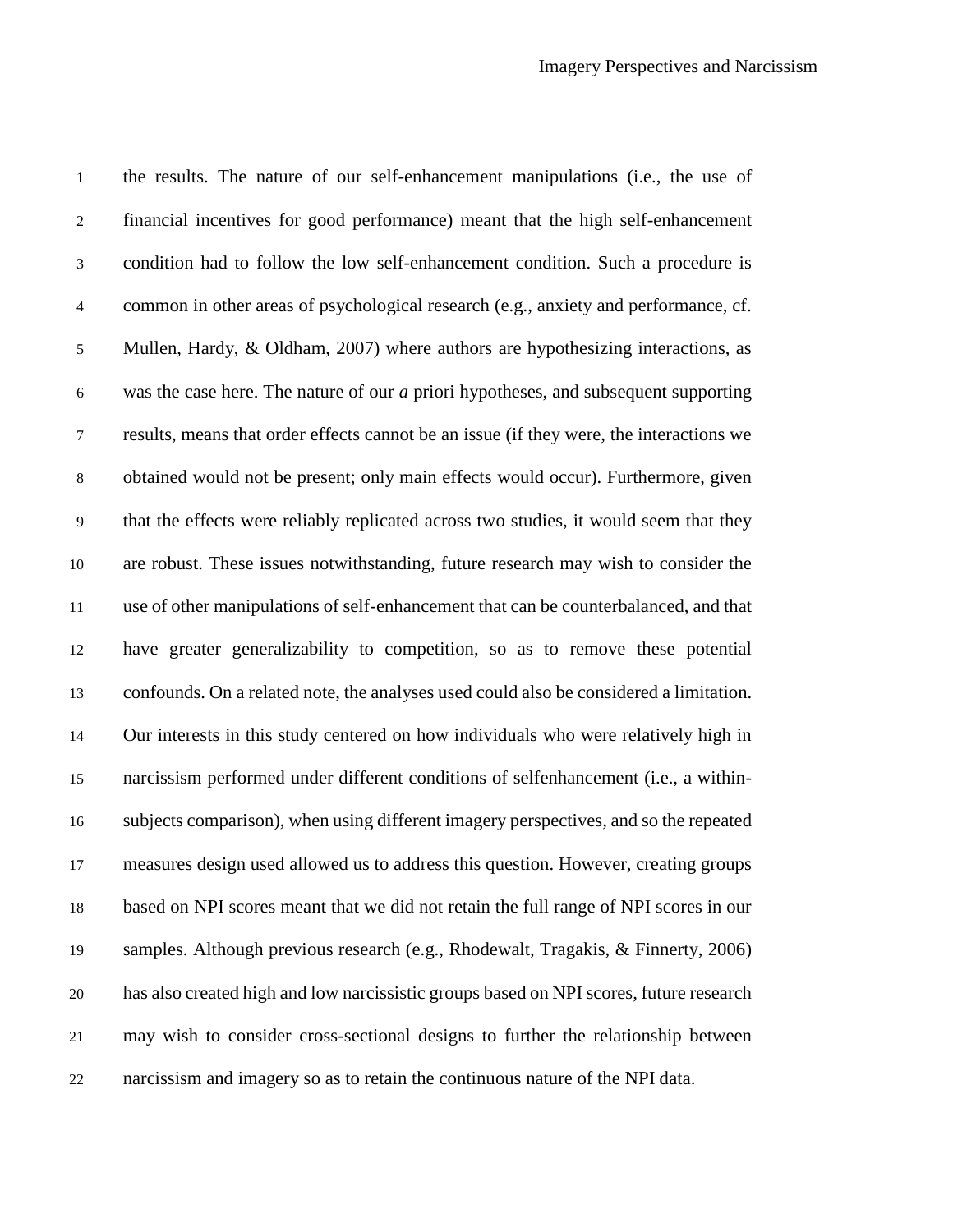As this is the first research to examine the role of personality on the effects of imagery perspectives on performance, future research should look to replicate and extend these findings in a different setting to be able to fully understand the relationships between imagery perspectives, narcissism, self-enhancement, and performance. For example, it would be useful to ascertain whether these effects generalize to expert 6 performers (cf. Greenspan  $\&$  Feltz, 1989) and across longitudinal designs, where athletes undertake a substantial amount of imagery practice. Furthermore, there is now evidence that both task (cf. Hardy, 1997) and personality characteristics, in the form of narcissism, appear to moderate the effect of imagery perspectives. Therefore, future research may wish to investigate the interactive effects of imagery perspectives and narcissism on a task with particular characteristics (e.g., form or slalom based). This would enable researchers to ascertain if task or personality characteristics, or indeed a combination of both, have the greatest impact on the effectiveness of imagery perspectives on motor performance. At a more general level, the issue of switching between imagery perspectives warrants attention. For example, an understanding of when switching perspectives is efficacious to performance, alongside an examination of the cognitive processes involved in switching would be extremely worthwhile. Finally, as to the best of our knowledge, this is the first study to examine the effects of narcissism on performance within a sporting environment; future research may wish to further explore the effects of this personality variable on sport performance.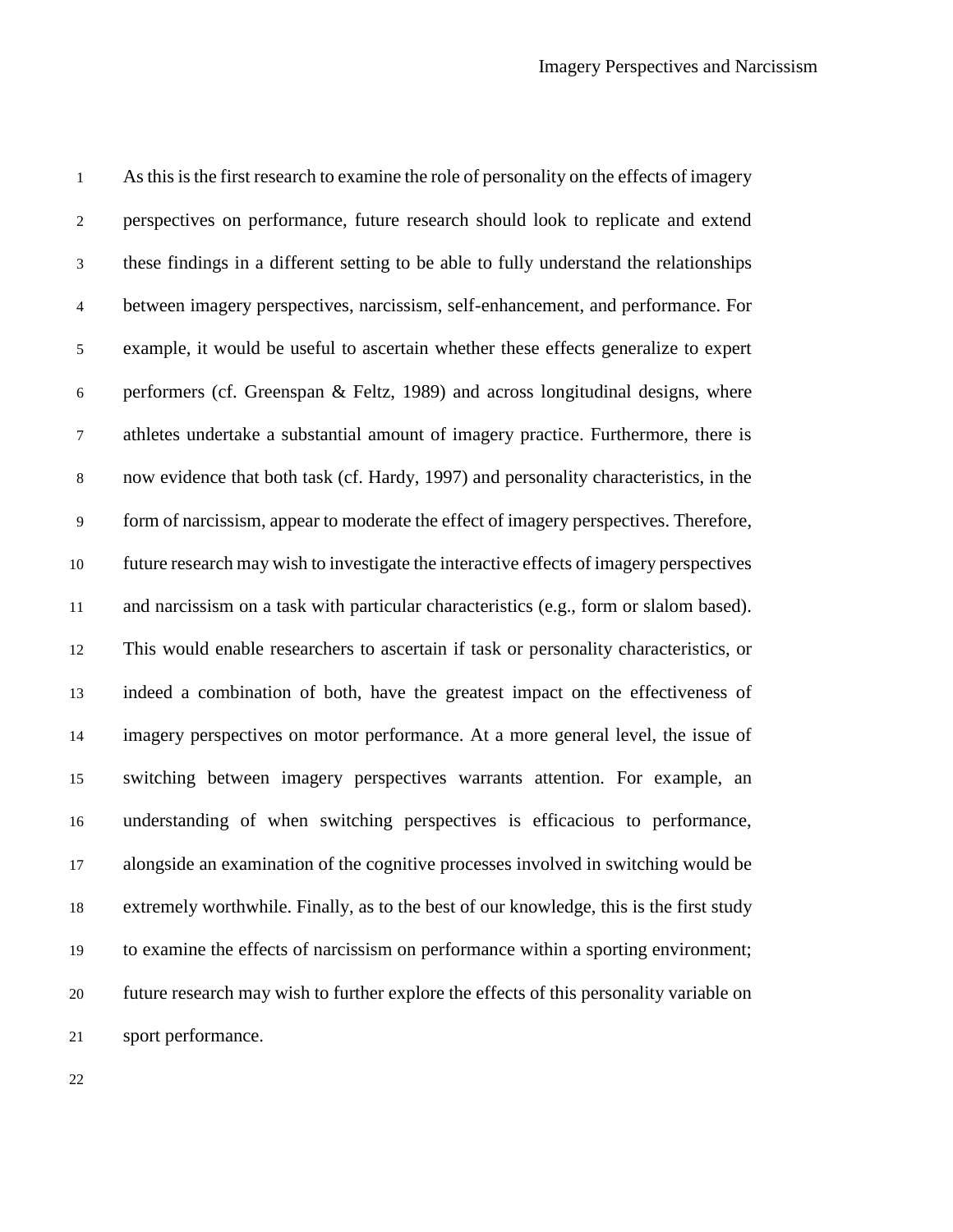Notes

| $\overline{c}$ | Within the current study, narcissism refers to the continuous personality variable, as        |
|----------------|-----------------------------------------------------------------------------------------------|
| 3              | opposed to the clinical personality disorder. Throughout the rest of the article the          |
| $\overline{4}$ | terms narcissists or high narcissists are used interchangeably to describe individuals        |
| $\mathfrak{S}$ | scoring highly on measures of "normal" (i.e., subclinical) narcissism, such as the            |
| $\sqrt{6}$     | Narcissistic Personality Inventory (NPI; Raskin & Terry, 1979[AUQ7]). The term                |
| $\tau$         | low narcissist is used to describe individuals with low scores on the NPI.                    |
| $8\,$          | Imagery scripts can be obtained from the first author on request.                             |
| $\mathbf{9}$   |                                                                                               |
| $10\,$         | References                                                                                    |
| 11             | American Psychiatric Association. (2000). Diagnostic and statistical manual of                |
| 12             | <i>mental disorders</i> (4 <sup>th</sup> ed. Text revision). Washington, DC: Author.          |
| 13             | Beilock, S.L., Carr, T.H., MacMahon, C., & Starkes, J.L. (2002). When paying                  |
| 14             | attention becomes counterproductive: Impact of divided versus skill-focused                   |
| 15             | attention on novice and experienced performance of sensorimotor skills. Journal of            |
| 16             | Experimental Psychology. Applied, 8, 6–16.                                                    |
| 17             | Brown, R.P., Budzek, K., & Tamborski, M. (2009). On the meaning and measure of                |
| $18\,$         | narcissism. Personality and Social Psychology Bulletin, 35, 951–964.                          |
| 19             | Costa, P.T., Jr., & McCrae, R.R. (1992). Four ways five factors are basic. <i>Personality</i> |
| 20             | and Individual Differences, 13, 653-665.                                                      |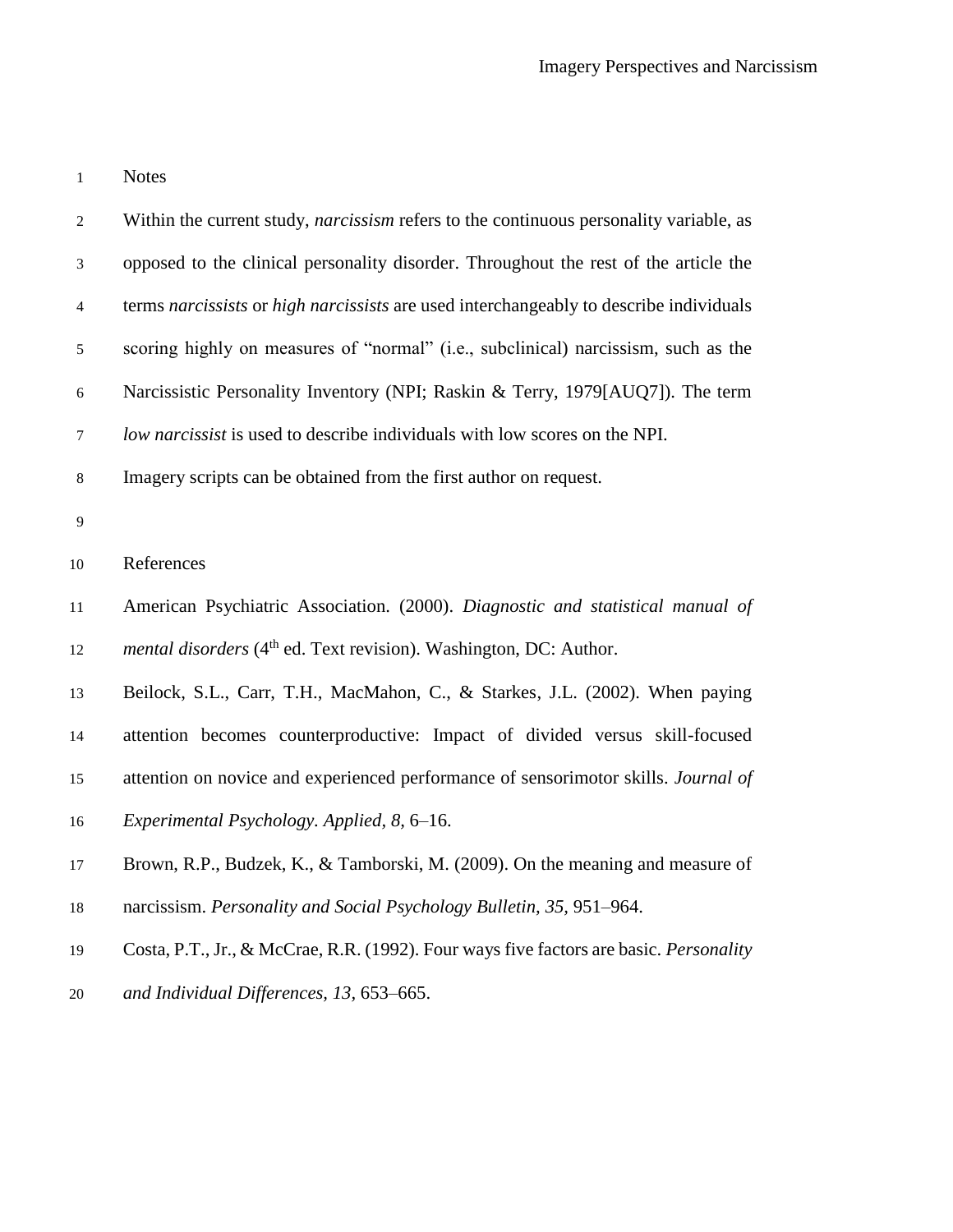| $1\,$          | Callow, N., Hardy, L., & Hall, C. (2001). The effects of a motivational                    |
|----------------|--------------------------------------------------------------------------------------------|
| $\sqrt{2}$     | generalmastery imagery intervention on the sport confidence of high-level badminton        |
| 3              | players. Research Quarterly for Exercise and Sport, 72, 389–400.                           |
| $\overline{4}$ | Callow, N., Roberts, R., & Fawkes, J. Z. (2006). Effects of dynamic and static             |
| $\sqrt{5}$     | imagery on vividness of imagery, skiing performance and confidence. Journal of             |
| 6              | Imagery Research in Sport and Physical Activity, 1, article 2.                             |
| $\tau$         | Campbell, W.K., Goodie, A.S., & Foster, J.D. (2004). Narcissism, confidence, and           |
| $\,8\,$        | risk attitude. Journal of Behavioral Decision Making, 17, 297–311.                         |
| $\overline{9}$ | Cohen, J. (1988). Statistical power analysis for the behavioral sciences ( $2nd$ ed.). New |
| 10             | Jersey: Lawrence Erlbaum Associates.                                                       |
| 11             | Cumming, J., Olphin, T., & Law, M. (2007). Self-reported psychological states and          |
| 12             | physiological responses to different types of motivational general imagery. Journal        |
| 13             | of Sport & Exercise Psychology, 29, 629–644.                                               |
| 14             | Gabriel, M. T., Critelli, J. W., & Ee, J. S. (1994). Narcissistic illusions in             |
| 15             | selfevaluations of intelligence and attractiveness. Journal of Personality, 62, 143–       |
| 16             | 155.                                                                                       |
| 17             | Goginsky, A.M., & Collins, D. (1996). Research design and mental practice. Journal         |
| 18             | of Sports Sciences, 14, 381-392.                                                           |
| 19             | Greenspan, M.J., & Feltz, D.L. (1989). Psychological interventions with athletes. The      |
| $20\,$         | Sport Psychologist, 3, 219–236.                                                            |
|                |                                                                                            |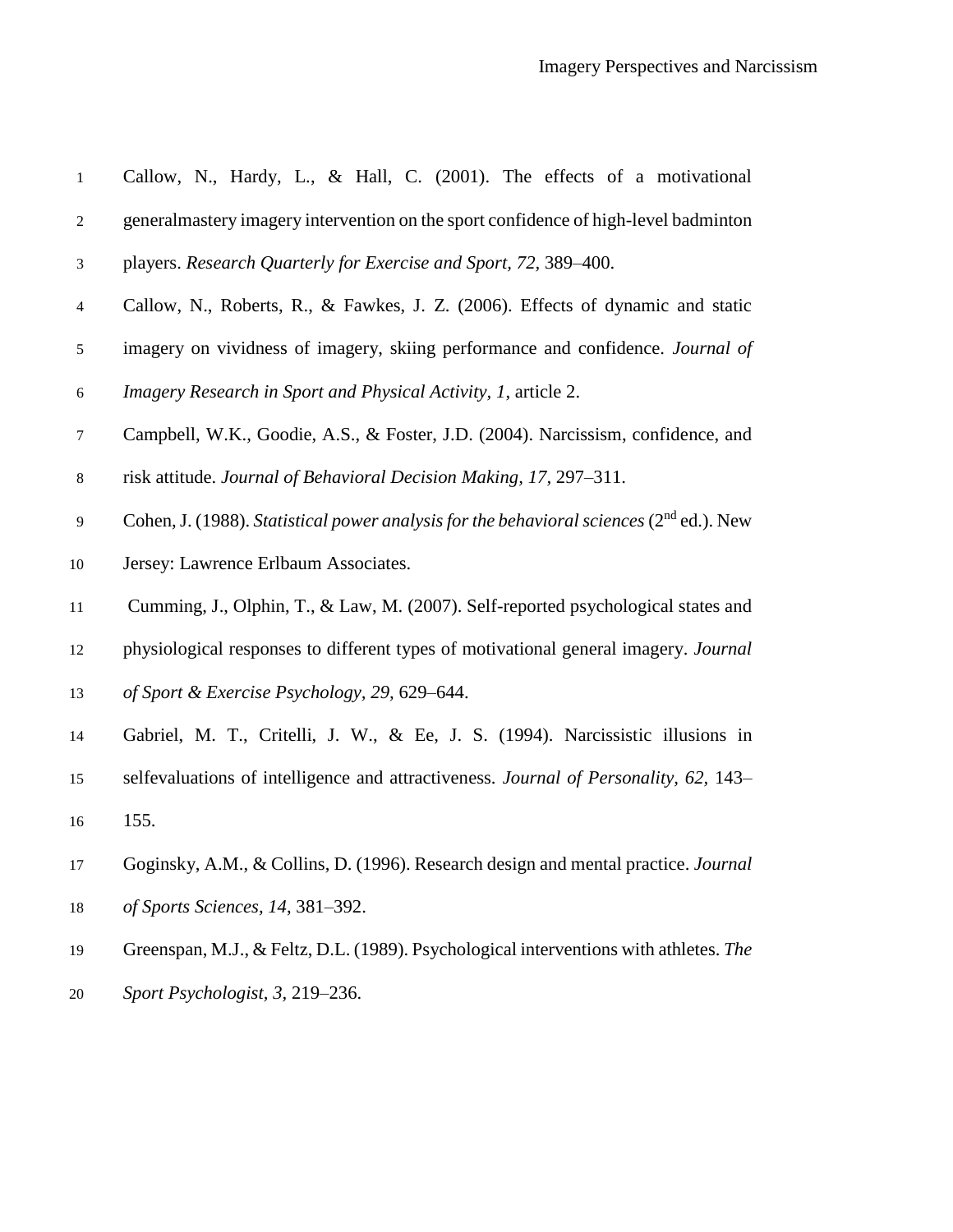| $\,1\,$        | Hancock, G.R., Butler, M.S., & Fischman, M.G. (1995). On the problem of two-          |
|----------------|---------------------------------------------------------------------------------------|
| $\overline{c}$ | dimensional error scores: Measures and analyses of accuracy, bias and consistency.    |
| 3              | Journal of Motor Behavior, 27, 241-250.                                               |
| $\overline{4}$ | Hardy, L. (1997). The Coleman Roberts Griffith address: Three myths about applied     |
| 5              | consultancy work. Journal of Applied Sport Psychology, 9, 277–294.                    |
| 6              | Hardy, L., & Callow, N. (1999). Efficacy of external and internal visual imagery      |
| $\tau$         | perspectives for the enhancement of performance on tasks in which form is             |
| $8\,$          | important. Journal of Sport & Exercise Psychology, 21, 95-112.                        |
| $\mathbf{9}$   | Hardy, L., Jones, G., & Gould, D. (1996). Understanding psychological preparation     |
| 10             | for sport. Chichester: John Wiley & Sons.                                             |
| $11\,$         | Hardy, L., Roberts, R., Thomas, P. R., & Murphy, S. M. (2010). Test of performance    |
| 12             | strategies: Instrument refinement using confirmatory factor analysis. Psychology of   |
| 13             | Sport and Exercise, 11, 27–35.                                                        |
| 14             | Holmes, P.S., & Collins, D.J. (2001). The PETTLEP approach to motor imagery: A        |
| 15             | functional equivalence model for sport psychologists. Journal of Applied Sport        |
| 16             | <i>Psychology</i> , 13, 60–83.                                                        |
| 17             | Page 16 of 16                                                                         |
| 18             | Isaac, A., Marks, D. F., & Russell, D. G. (1986). An instrument for assessing imagery |
| 19             | of movement: The vividness of movement imagery questionnaire (VMIQ). Journal          |
| 20             | of Mental Imagery, 10, 23-30.                                                         |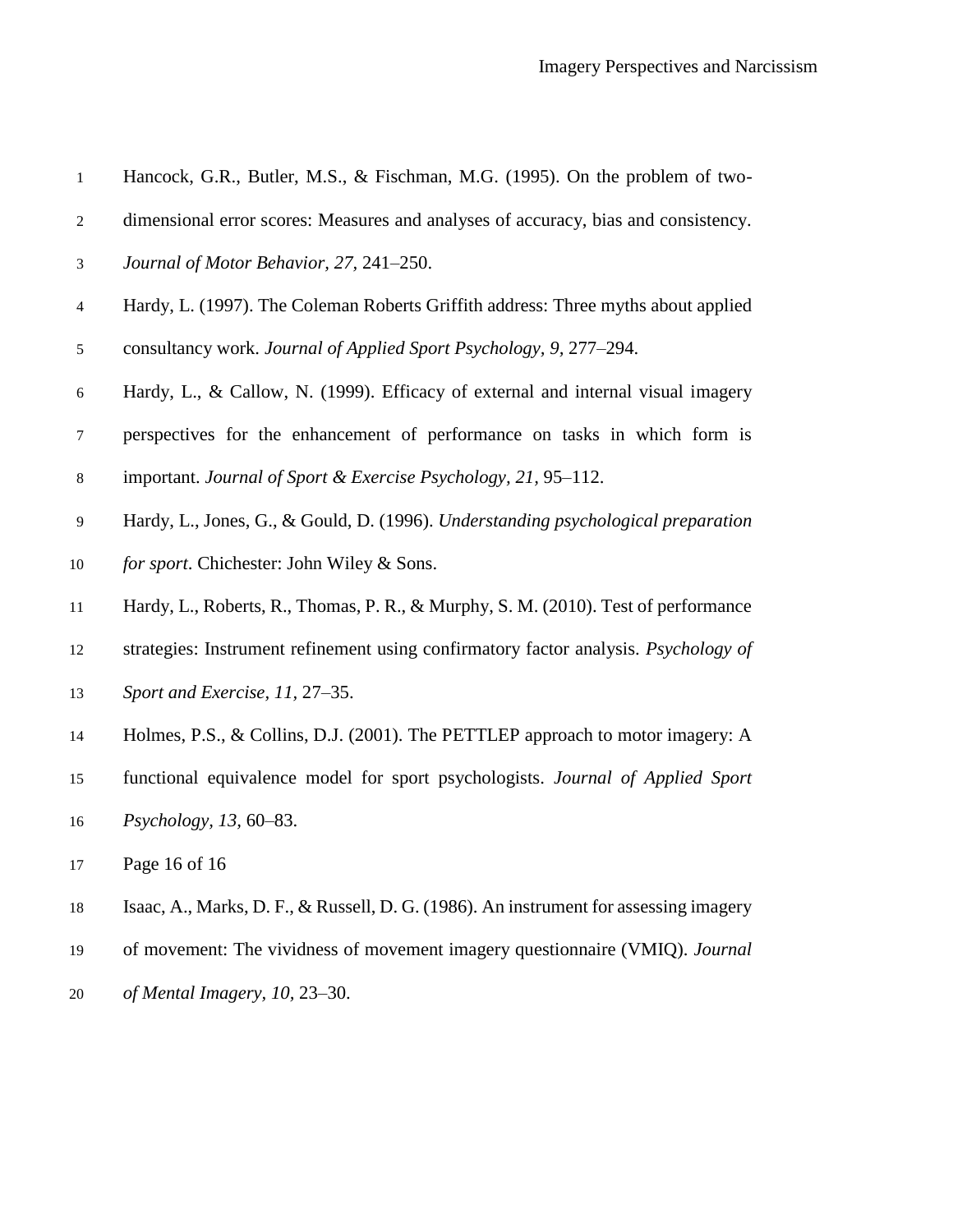| $\mathbf{1}$             | John, O. P., & Robins, R. W. (1994). Accuracy and bias in self-perception: Individual |
|--------------------------|---------------------------------------------------------------------------------------|
| 2                        | differences in self-enhancement and the role of narcissism. Journal of Personality    |
| 3                        | and Social Psychology, 66, 206-219.                                                   |
| $\overline{\mathcal{A}}$ | Morf, C. C., & Rhodewalt, F. (2001). Unravelling the paradoxes of narcissism: A       |
| 5                        | dynamic self-regulatory processing model. Psychological Inquiry, 12, 177–196.         |
| 6                        | Mullen, R., Hardy, L., & Oldham, T. (2007). Implicit and explicit control of motor    |
| 7                        | actions: Revisiting some early evidence. The British Journal of Psychology, 98, 141–  |
| $\,8\,$                  | 156.                                                                                  |
| 9                        | Nordin, S. M., & Cumming, J. (2005). More than meets the eye: Investigating           |
| $10\,$                   | imagery type, direction, and outcome. The Sport Psychologist, 19, 1–17.               |
| 11                       | Pervin, L.A., & John, O.P. (2001). Personality: Theory and research $(8th Ed., pp.$   |
| 12                       | 224–252, 1–26). New York: Wiley.                                                      |
| 13                       | Raskin, R.N., & Hall, C.S. (1979). A Narcissistic Personality Inventory.              |
| 14                       | Psychological Reports, 45, 590.                                                       |
| 15                       | Raskin, R. N., & Terry, H. (1988). A principle-components analysis of the             |
| 16                       | Narcissistic Personality Inventory and further evidence of its construct validity.    |
| 17                       | Journal of Personality and Social Psychology, 54, 890–902.                            |
| 18                       | Rhodewalt, F., & Morf, C. C. (1995). Self and interpersonal correlates of the         |
| 19                       | Narcissistic Personality Inventory: A review and new findings. Journal of Research    |
|                          |                                                                                       |

*in Personality, 29,* 1–23.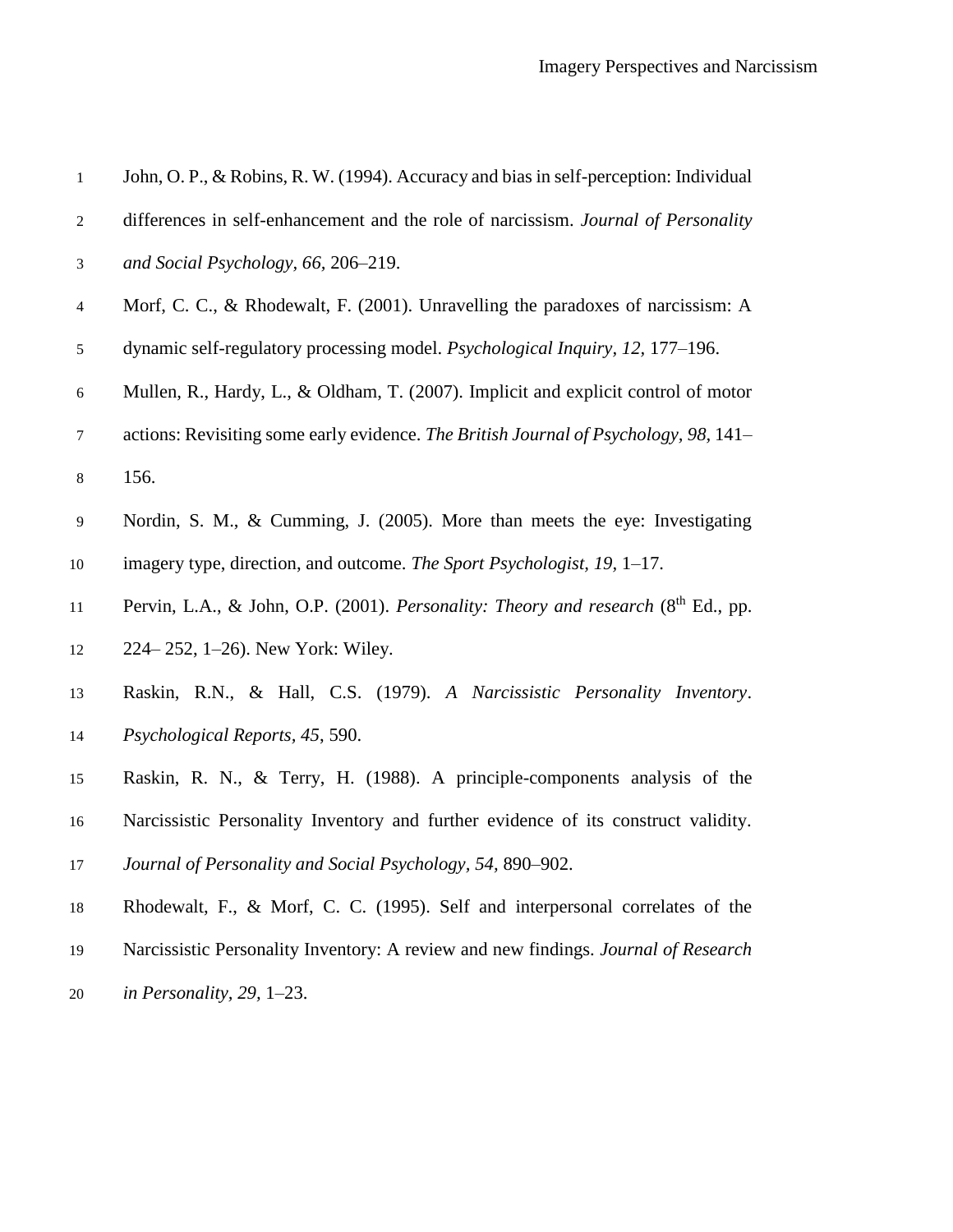| $\,1\,$          | Rhodewalt, F., Tragakis, M. W., & Finnerty, J. (2006). Narcissism and                |
|------------------|--------------------------------------------------------------------------------------|
| 2                | selfhandicapping: Linking self-aggrandizement to behaviour. Journal of Research in   |
| 3                | Personality, 40, 573-597.                                                            |
| $\overline{4}$   | Roberts, R., Callow, N., Hardy, L., Markland, D., & Bringer, J. (2008). Movement     |
| 5                | imagery ability: Development and assessment of a revised version of the Vividness    |
| 6                | of Movement Imagery Questionnaire. Journal of Sport & Exercise Psychology, 30,       |
| $\boldsymbol{7}$ | $200 - 221.$                                                                         |
| $8\,$            | Robins, R. W., & John, O. P. (1997). Effects of visual perspective and narcissism on |
| $\overline{9}$   | self-perception: Is seeing believing? Psychological Science, 8, 37–42.               |
| 10               | Wallace, H. M., & Baumeister, R. F. (2002). The performance of narcissists rises and |
| 11               | falls with perceived opportunity for glory. Journal of Personality and Social        |
| 12               | Psychology, 82, 819-834.                                                             |
| 13               | White, A., & Hardy, L. (1995). Use of different imagery perspectives on the learning |
| 14               | and performance of different motor skills. The British Journal of Psychology, 86,    |
| 15               | $169 - 180.$                                                                         |
| 16               | Woodman, T., Zourbanos, N., Hardy, L., Beattie, S., & McQuillan, A. (in              |
| 17               | press[AUQ8]). Do performance strategies moderate the relationship between            |
| 18               | personality and training behaviors? An exploratory study. Journal of Applied Sport   |
| 19               | Psychology.                                                                          |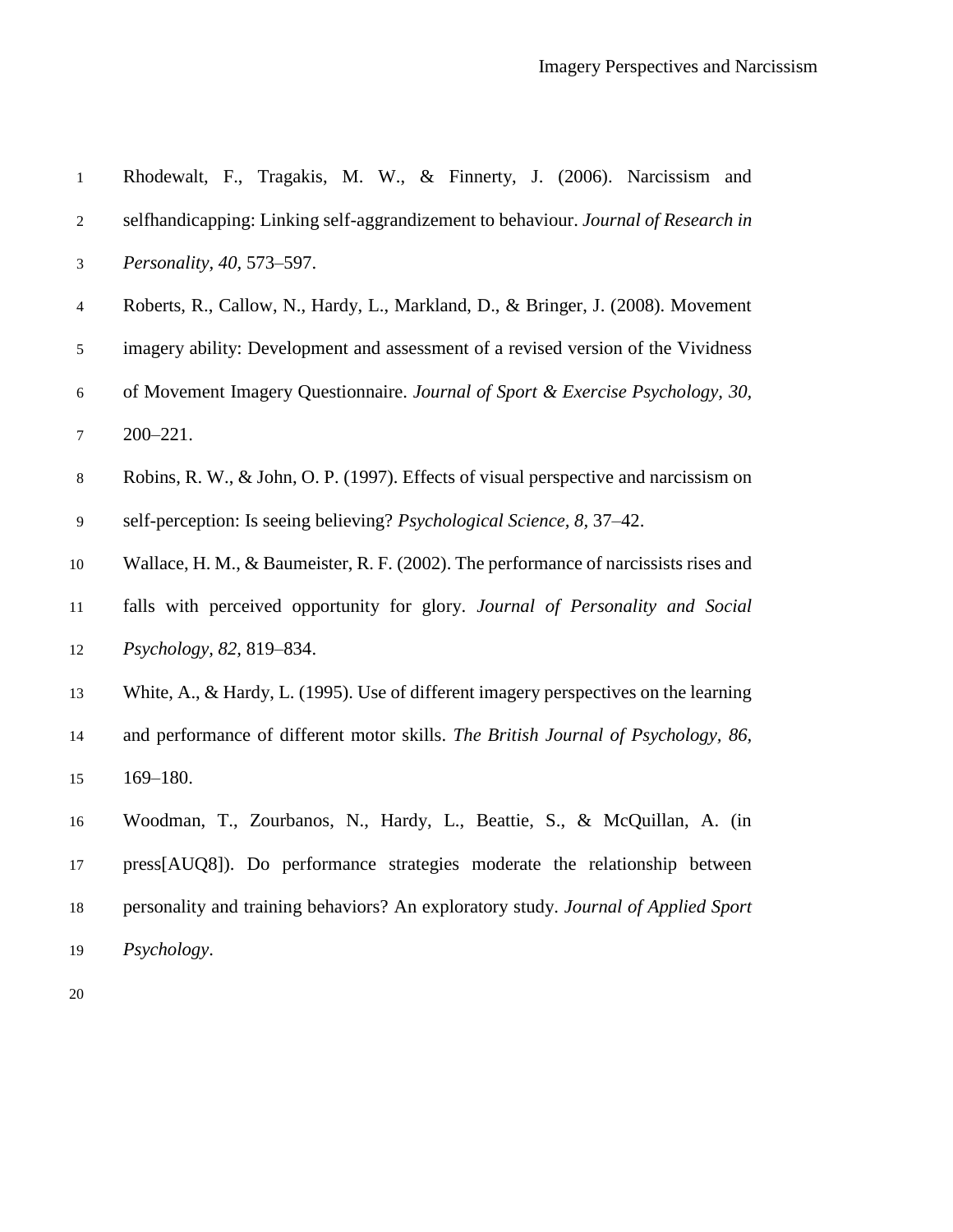